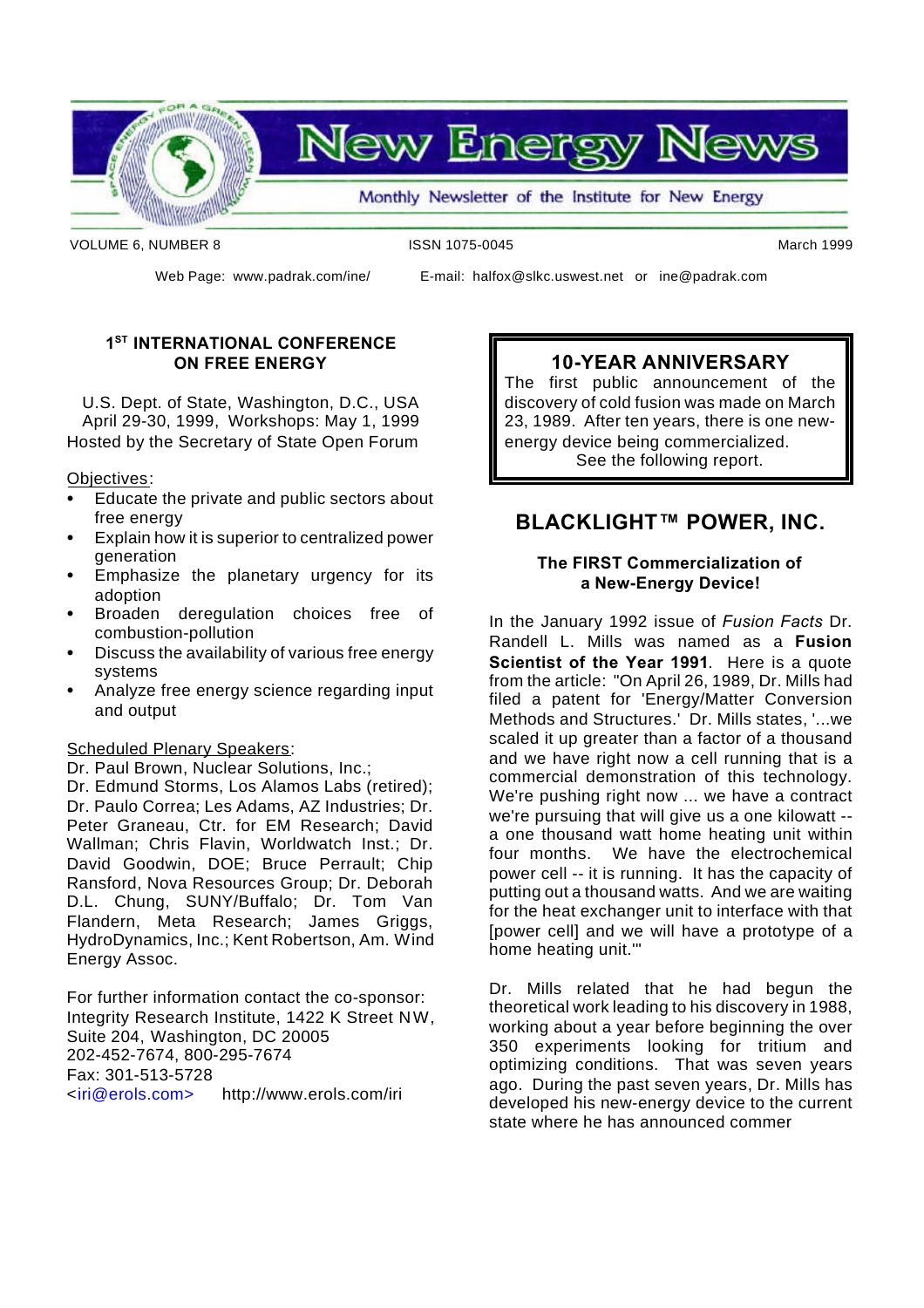2 MARCH 1999

cialization by the sale of licenses to energy companies that desire to enter the market with this new-energy technology.

We congratulate Dr. Mills for his excellent development work. He has progressed from a liquid electrolyte cell to a high-temperatureproducing gaseous cell. In addition, he has convincing evidence that this cell is not based on nuclear reactions but on a new type of chemical reaction. Here is the way Dr. Mills describes his invention.

(Quoted from www.blacklightpower.com):

*A fundamental new-energy source (the BlackLight™ process) has been derived theoretically and confirmed empirically by BlackLight Power Inc. (BLP). The process is not nuclear -- neither fission nor fusion, nor is it chemical in the usual sense, in that there is no molecular alteration. The BlackLight T.M. process, developed by Randell L. Mills, BlackLight's president, is a catalytically -induced transformation of hydrogen energy states to levels below the "ground state", as defined by generally-accepted atomic theory.*



Dr. Randell L. Mills

We congratulate Dr. Randell L. Mills for being the first to get a new-energy technology to market. For further information see the Website.

# **Editorial**

#### **WHEN IS A SCIENTIST NOT A SCIENTIST?** By Hal Fox, Editor

One of the types of scientific action that has always puzzled me has been the rejection of new scientific discoveries. Here are some examples:

*1875: Gasoline in the hands of people ... would constitute a fire and explosive hazard of the first rank. ... The development of the new power may displace the use of horses, which would wreck our agriculture. Congressional Record of 1875.*

*1902: Flight by machines heavier than air is unpractical and insignificant, if not utterly impossible. New York Times, December 10, 1903.*

*1910: The popular mind often pictures gigantic flying machines speeding across the Atlantic carrying innumerable passengers in a way analogous to our modern steamships. ... It seems safe to say that such ideas are wholly visionary. William Pickering, American astronomer.*

*1923: There is no likelihood man can ever tap the power of the atom. The glib supposition of utilizing atomic energy when our coal has run out is a completely unscientific Utopian dream, a childish bug-a-boo. Robert Millikan, Theoretical Physicist.*

*1937: Thus it appears that the cyclotron cannot be made to give much higher energies than those obtained thus far. Hans Bethe, in Physical Review.*

*1945: The biggest fool thing we've ever done. The atom bomb will never go off and I speak as an expert on explosions. Admiral William Leahy, aide to President Roosevelt.*

*1999: Commenting on low-energy nuclear reactions: How stupid do you think we are? My*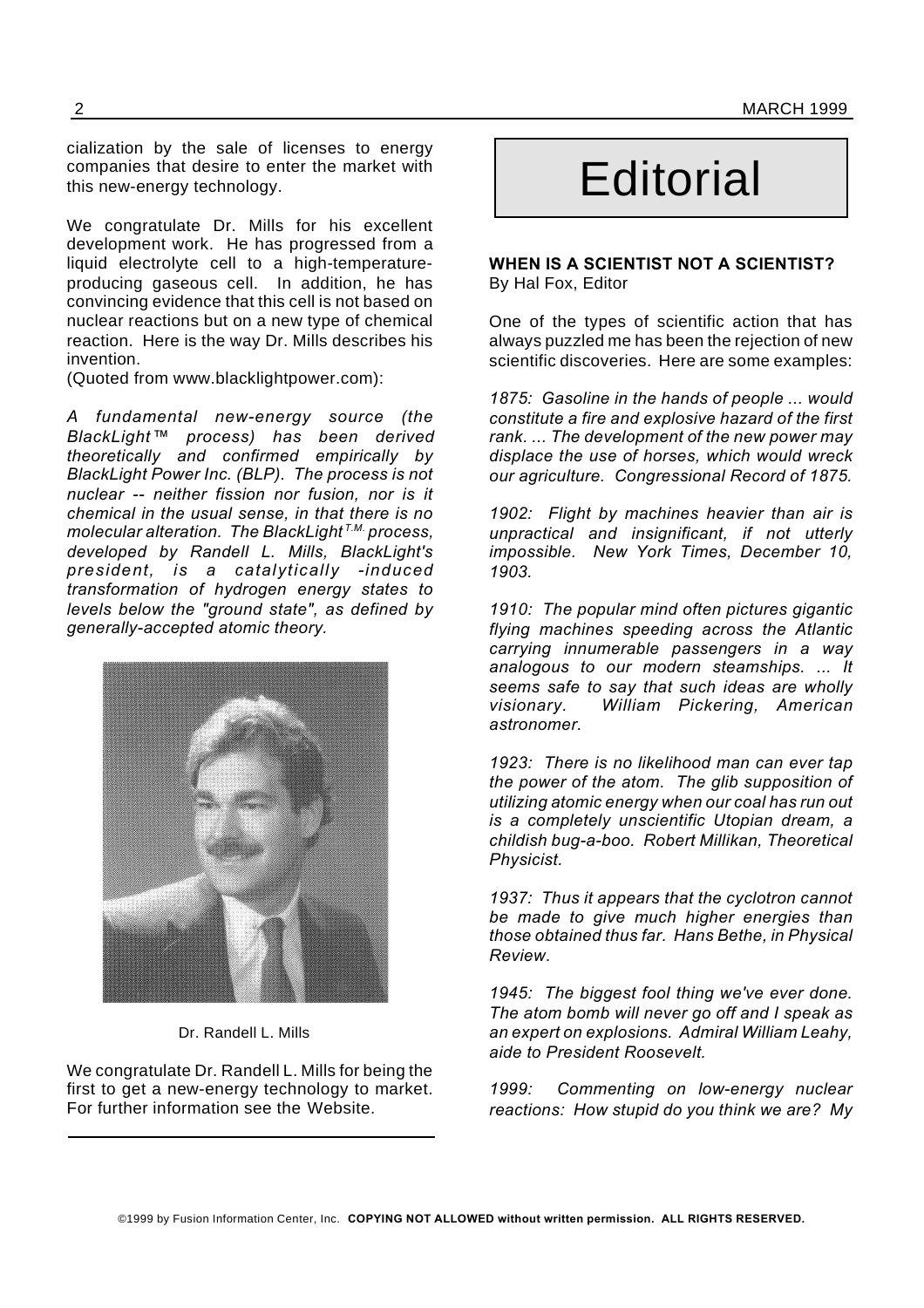*assessment of you and your colleagues is that you are complete frauds or totally mad. There is no known physical principle that would support the kind of results that you claim your technology can accomplish, nor is there any credible argument why there should be such a principle.* Name of scientist withheld in hope of a return to sanity.

As a scientist, as an inventor, as the former director of a research laboratory, as a former missile system engineer, **I do not understand how any person can call himself or herself a scientist and exhibit such a closed mind to new scientific discoveries!**

The essence of science is discovery. The antithesis of science is emotional outbursts in an effort to maintain current dogma. There is probably no science graduate who does not poke fun at those who were so wrong in their declarations about aircraft, missiles, atomic energy, etc. What is there in our educational system or in our culture that would even permit (let alone encourage) such unscientific declarations. There is no question that anyone has a right to freedom of expression in this country -- not to include crying **FIRE!** in a crowded building. How can anyone, who deems him- or her-self to be a scientist make a blanket statement that "...*you and your colleagues ... are complete frauds or totally mad."* Such declarations are not only extremely unprofessional but verge on character assassination.

*The statement "There is no known physical principle that would support the kind of results that you claim your technology can accomplish..."* is merely an admission of lack of omnipotence. That statement could have been said about transistors in 1945 by anyone who had not been exposed to the very new study of solid-state physics. The statement is certainly correct if the person had said *"...no physical principle, known to me..."* Therefore, whenever a self-proclaimed scientist makes such a statement, one can acknowledge that it is a statement of incomplete knowledge of all science.

As editor of this publication and as editor of the *Journal of New Energy*, we have no problem in

admitting that we don't know it all. If we did, there would be no reason for research, nor for publishing anyone else's work. It is a worthy pursuit of science to delve into the understanding of the world around us. We are very fortunate to have world-girdling friends among scientists in many countries. They send us papers. Their papers are peer reviewed. Known errors are pointed out. Corrections to English are often made. Papers that present new idea **even if highly contrary to present scientific understanding** are published. This publication has had the honor of being the first to report (and name) the **Aspden Effect** and the Rowe Effect. It was in this paper that it was first suggested that a new discovery could explain the red shift. Professor Anastasovski was delighted with the suggestion and he immediately wrote a paper showing that this suggestion was indeed appropriate (published in the *Journal of New Energy*). The Big Bang? Scientific dogma.

The *Journal of New Energy* has published six articles (most from Russia) where several scientific groups have studied torsion fields and reported their speed to be many times faster than the speed of light. Those papers resulted in our suggestion, "SETI, you are listening in the wrong spectrum," for Search for Extra-Terrestrial Intelligence. The claim that information cannot be communicated at speed faster than the speed of light -- is also scientific dogma.

What a thrill it is for all of us here to be involved in discoveries, in receiving marvelous papers (and some bad ones), in publishing new discoveries, and to be involved in our own research and making our own discoveries. We are not here to preserve any scientific discipline. We want to change the world's ways of creating and distributing energy. And we are being successful!

Here is our latest scientific finding: Be aware, this is an analytical result and not, as yet, proven in the laboratory: High-density charge clusters can be used in such a manner that an accelerator of positive ions can be designed that is **at least** one million times more effective (in transmuting elements) than previous accelerators! I wonder what the issuer of our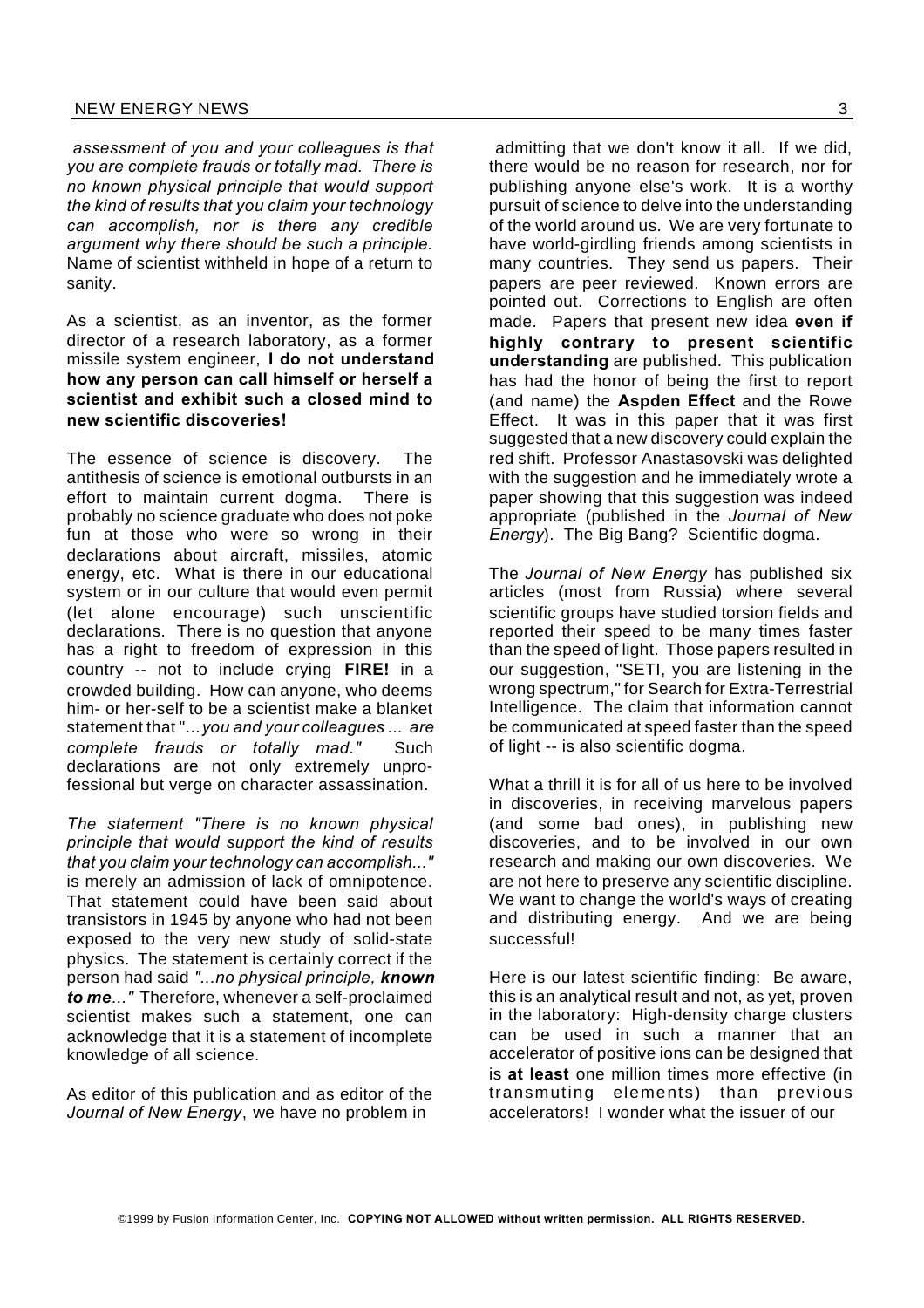1999 quote (above) would say about that statement.

Here is, in part, our answer to Dr. Blank: "No one thinks you are stupid. Perhaps not yet informed. ... If you have a scientific interest in this new technology, I would be happy to provide you with both domestic and foreign references. This technology was discovered first in America, second in Belarus, third in Russia, and latest in China."

We hope to hear again from "Dr. Blank." (What would you have said?)



#### **REPORT ON RCCNT-6**

**6 th Russian Conference on Cold Nuclear Transmutation of Chemical Elements** took place in Sochi, Russia from Sept 28 to Oct 3, 1998. The conference was held under the auspices of the Russian Academy of Sciences, Russian Physical Society, Nuclear Society of Russia, Russian Mendeleev Chemical Society, Moscow Lomonosov State Univ., Russian Univ. of Peoples' Friendship, and Moscow State Technical Univ. (MADI).

18 representatives from Russia, Ukraine, Germany and Japan attended the conference. 22 papers were delivered: 7 theoretical, 12 experimental research, and 3 on applications. One report included a video on the experimental work by one of the groups.

The Experimental papers delivered have demonstrated further accumulation of new information, increasing in reliability and reproducibility to approach 100% in some experiments. Five reports contained information of reliable detection of Gamma-radiation, three papers concerned mass-spectrometric data showing nuclear transmutation, and two referred to detection of neutrons. Six authors who stated 100% reproducibility of the effects detected are

Bazhutov, Kanarev, Karabut, Savvatimova, Notoya, and Koldomasov.

Participants of the conference agreed unanimously about the necessity of investigations confirmed by 100% reproducibility of results. They agreed about the expediency of developing reliable demonstrations with a perspective to their applied utilization both in energies and for initiation of cheap nuclear transmutation technologies.

The co-chairmen were Academician V.E. Kazarinov and Professor Yu.N. Bazhutov. The next RCCNT-7 is to take place in May 1999. [See announcement page 25]

#### **NEUTRON YIELD**

Adrian Serban, Sing Lee (Nanyang Technol. Univ., Nat. Inst. Edu., Singapore), "The Effect of High Axial Sheath Velocity on Neutron Yield in Plasma Focus," *Fusion Tech.*, vol 35, no 1, Jan. 1999, pp 54-60, 20 refs, 6 figs, 3 tables.

#### ABSTRACT

To study the effect of higher axial sheath velocities on neutron production, the geometry of the inner electrode (anode) of a 3-kJ Mather-type plasma focus device was modified. Double-stage stepped-anode configurations were tested with a speed-enhanced region long enough for a significant increase in speed but not long enough to allow the development of force-field flow-field separation at the end of the axial phase. Peak axial speeds up to  $15$  cm/us were achieved without modifying the deuterium filling pressure and charging voltage. The neutron and soft X-ray productions were found to be dependent on sheath velocity. A new scaling law for the nonbeam component of the neutron yield was proposed.

#### **INTRODUCTION**

Plasma focus devices are very efficient pulsed radiation sources of neutrons and X rays (soft and hard) that could be used for practical applications. Therefore, efforts are now devoted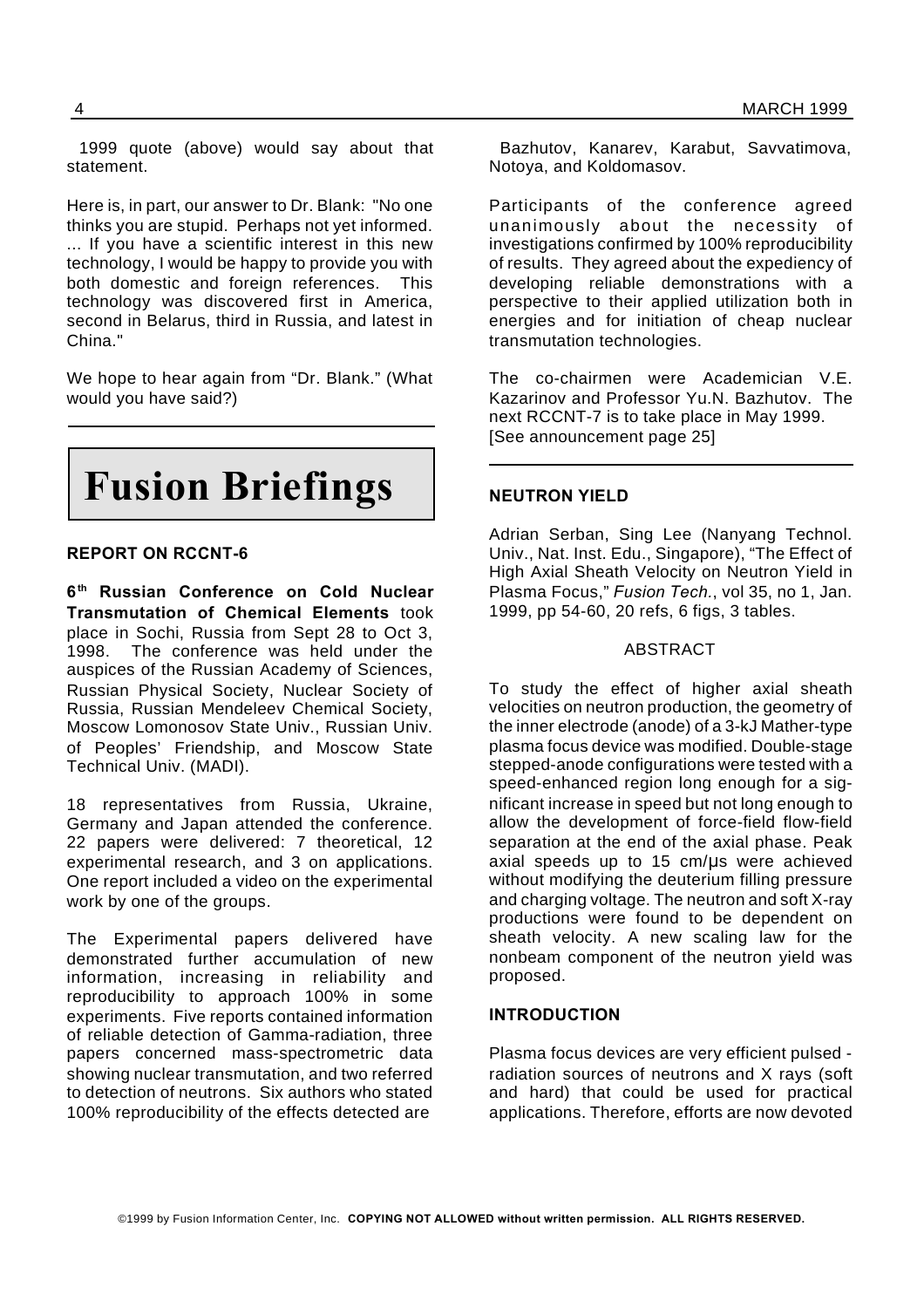to studies of radiation mechanisms and methods to enhance the radiation yield.

Our analysis of published data for Mather-type plasma focus devices in their wide range of sizes, i.e., energy stored in the driver, from 1 kJ to 1 MJ, shows the following experimentally observed features: Plasma focus devices can be optimized either for large X-ray output or for high neutron production, and for neutron-optimized operating conditions they all

1. operate in a narrow range of deuterium-filling pressures of several torr

2. have a maximum density of pinched plasma of 1 to 5 x 10<sup>19</sup> cm  $-3$ 

3. have the same limited peak axial sheath  $v<sub>axial</sub>$  of 10 cm/ $\mu$ s and radial on-axis collapse speed of  $25 \text{ cm}/\text{µs}$ 

4. are driven by a standard value of a drive parameter *(I<sub>p</sub>/a) /*  $\sqrt{\pmb{\rho}}_o$  *,* the peak drive current per unit anode radius divided by the square root of the fill density, of 89 (±8) kA/cm/(Torr D $_2^{}$ ) $^{\scriptscriptstyle 1/2}$  [for simplicity, gas density is replaced by pressure, and the drive parameter is written as *(I<sup>p</sup> /a)/ p1/2* ]

5. follow the total neutron yield scaling law with the focus current  $Y_n \sim I^4$ .

The constancy of the drive parameter ensures for all machines the same value of drive magnetic field in the axial phase and the same compressed energy density in the focus phase, leading to the same high temperature in all devices. The constancy of the plasma sheath velocities fixes the forward shock temperature on-axis at 1.4 x  $10<sup>6</sup>$  K and the on-axis reflected shock temperature at  $3.6 \times 10^6$  K; further compression brings the temperature of the gross plasma column to just under 1 keV. The neutron scaling law shows that the larger plasma focus devices produce more neutrons. This increased neutron yield appears to be due only to a combination of the larger volume of the focused plasma and the consequent increase in lifetime of the focused region. It was shown that each linear dimension of the approximately cylindrical focus or pinch region is proportional to the anode radius. Good focusing effect is usually obtained in plasma focus experiments when the peak axial sheath velocity is within the limited range of 6 to 10

 $cm/\mu s$  and a drive parameter of  $\sim$ 89 kA/cm/(Torr D $_2$ ) $^{\scriptscriptstyle 1/2}.$  The lower speed limit is easily understood in terms of poor coupling of the magnetic piston with the driven plasma layer, indicated by a low magnetic Reynolds number Re<sub>m</sub>, or in terms of low specific energy. For the higher speed limit, it appears that the high  $\text{Re}_{m}$ , leads to an effective separation of the magnetic piston from the center of the plasma layer. The plasma layer then collapses radially, while the magnetic piston is still driving axially.

#### **DEUTERON ABSORPTION IN TITANIUM**

L. Meléndez, E. Chávez, R. López, G.J. Cruz, M.G. Olayo, A. Chávez, M. Balcázar (Inst. Nacional de Investigaciones Nucleares, Plasma Phys. Lab., Mexico), "Titanium Deuteration with Neutron Emission through Electrical Discharges," *Fusion Tech.*, vol 35, no 1, Jan. 1999, pp 71-77, 16 refs, 7 figs.

#### ABSTRACT

To search for the absorption of deuterium gas in titanium plates and the neutron emission from this process, electrical discharges between two titanium electrodes in a deuterium atmosphere have been performed. During the discharges, a temperature > 300° C on the surface of the electrodes was measured. A typical characteristic of the phenomenon observed was the deuteration of the electrodes. Pressure

#### **COLD FUSION BIBLIOGRAPHY**

Just updated and revised, the most complete bibliography of New Energy research papers and articles [predominantly cold fusion] is available again from the Fusion Information Center on 2 disks [PC]. Containing over 2500 references, it traces the progress of cold fusion research since its beginning in 1989 through the abstracts and articles published in Fusion Facts, the world's first cold fusion newsletter/magazine, and abstracted from other scientific publications. Specify WordPerfect v6.1 version, or ASCII version. \$15.00 ppd.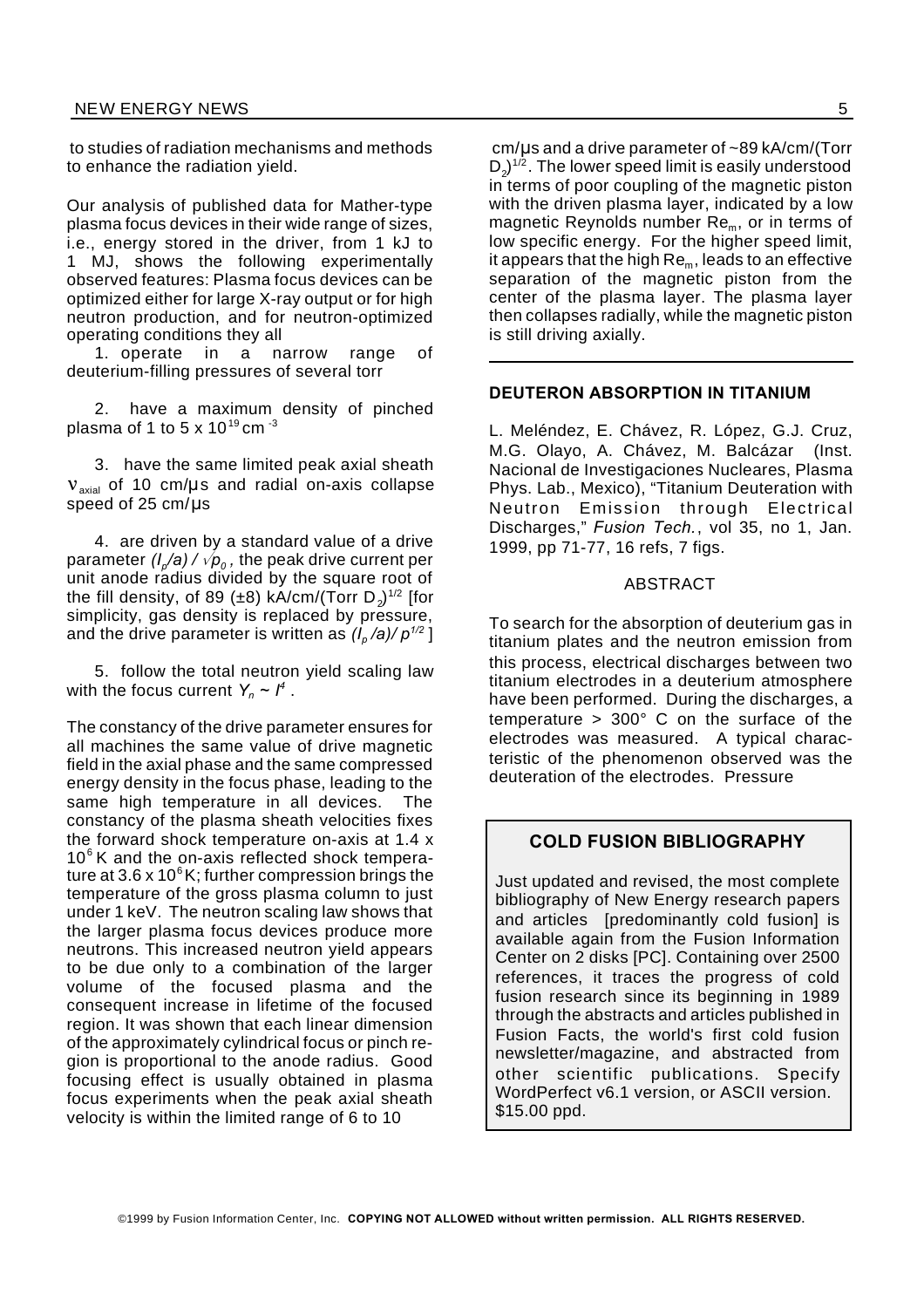reduction was notorious when the chamber was previously cooled with liquid air. Deuterium absorption seemed to be present in all experiments whether or not liquid air was added on the deuteration chamber. Sheets of CR-39 plastic detectors, a Bonner sphere, and a fission chamber were used to look for neutron emission.

# Rad-Waste

#### **RACE TO CLEAN UP WASTE**

Staff, "Race to Clean Up Waste, Destroying Nuclear Waste Could Take Seconds", *New Scientist*, Jan 13, 1999.

It is reported that European and American physicists are back to transmutation. An important voluminous DOE-funded study on transmutation is: Nuclear Wastes: Technologies for Separations and Transmutation, Committee on Separations Technology and Transmutation Systems, Board on Radioactive Waste Management, Commission on Geosciences, Environment, and Resources, National Research Council, published by National Academy Press, Washington, D.C. c1996 by the National Academy of Sciences.

This study investigated high-energy beam devices as a method of transmuting high-level radioactive wastes and concluded that there was no technology more cost-effective than geologic storage. Apparently, some one is having second thoughts. The example given in the *New Scientist* article is Technetium-99 which is produced by nuclear reactors to build up six tons a year of an isotope having a half life of 213,000 years.

The transmutation is done by neutrons. Neutrons can transmute Technetium-99 into Technetium-100 with a half life of 15.8 seconds (which decays into Ruthenium-100, a stable element). The physics community has been attacking cold fusion, especially when transmutation is demonstrated. "You can't do that with low

energy!", complains the physicists (except for some notably more-intelligent physicists and electro chemists who have repeatedly demonstrated transmutation at low energies).

One of these days, maybe the *New Scientist* will even discover New Energy.

**NEVADA SAYS NO TO NUCLEAR WASTE** Courtesy of Gary Vesperman

Sean Whaley & Ed Vogel, "Legislators adopt resolution against nuclear waste." *Las Vegas Review-Journal*, 9 Feb 99, pg 4B.

By a vote in the senate of 19-1 and a vote in the assembly of 40-0, the Nevada legislature adopted a resolution not to use Yucca Mountain for the permanent storage of nuclear waste. The reasons are: Rainwater percolates through the repository site in a relatively short 50-year time span, therefore radioactivity could be carried by rainwater into the ground water. Also the seismic activity makes Yucca Mountain unsuitable for a long-term repository. The Nevada legislators are most concerned with pending national legislation that would remove the requirement for determining site suitability at Yucca Mountain.

#### **HANFORD PROJECT FINDS LISTENERS**

Associated Press, "Response to Hanford Project 'Overwhelming'," *Las Vegas Sun,* Wed., 17 Feb. 1999, p 2A; and "Radiation Research Garners Big Response," *Las Vegas Review-Journal*, Wed., 17 Feb, 1999, p 10B.

The Hanford Individual Dose Assessment project was started in fall 1998, to provide exposure estimates of those "downwinders" living in parts of Washington, Oregon and Idaho during the early years when Hanford experienced radioactive iodine releases. These downwinders provided the state with information about their location during the years of 1945 to 1957, and detailed dietary items such as milk consumption, poultry consumption and sources, and whether or not they grew their own fruits and vegetables.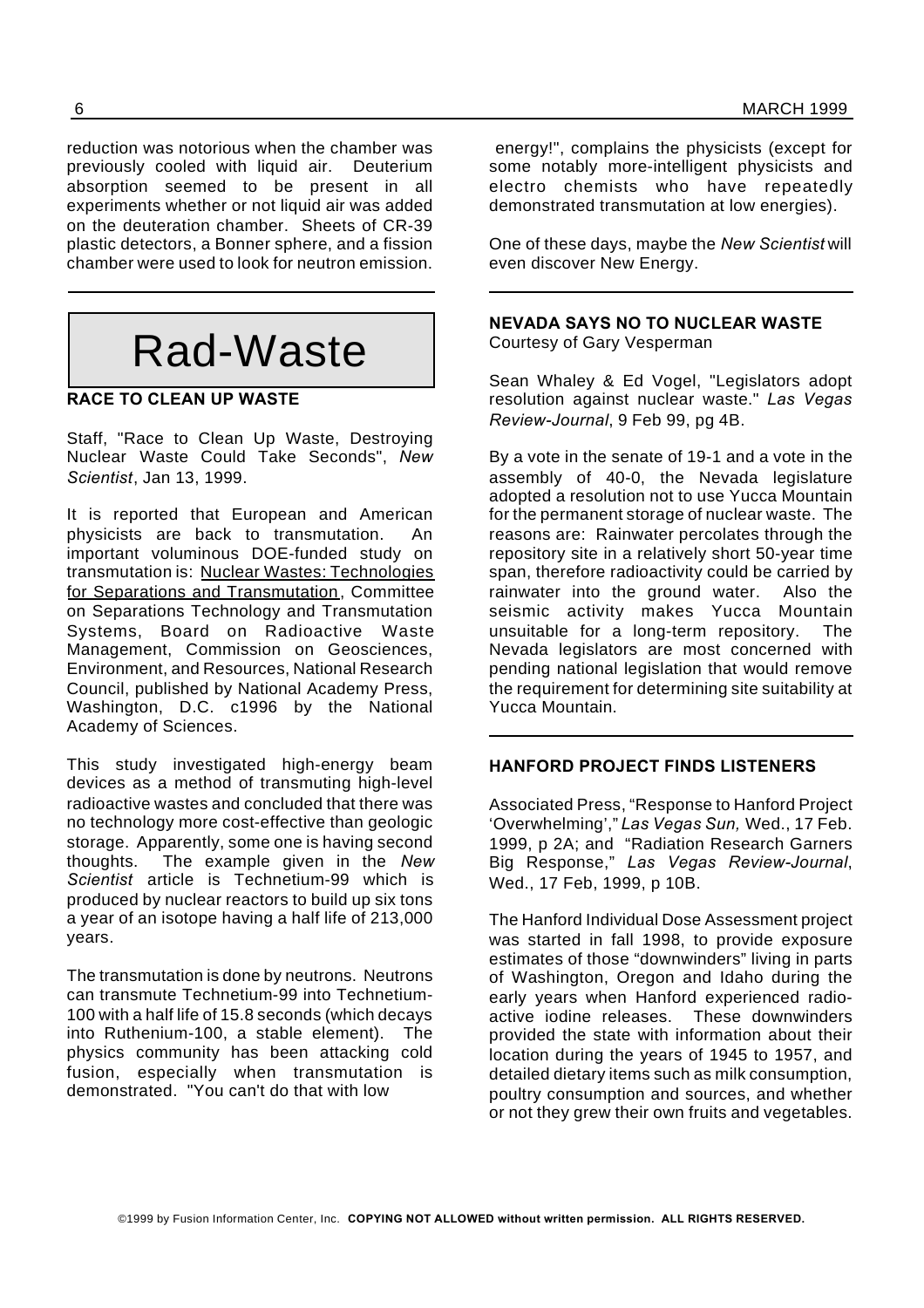A specialized database was then used to correlate all the information and come up with an estimate of the levels of exposure to the radioactive iodine-131 released from Hanford.

This project has received almost 11,000 inquiries from all over the world, and some 8,000 of them have already answered the dose assessment applications, according to information from the state Department of Health. They consider the response overwhelming, and plan to extend the project until spring, since it had been only been initially funded for 2,500 people.

#### **JUST SAY NO!, NEVADA**

Cy Ryan, "Nevada Officials United Against Nuclear Dump," *Las Vegas Sun*, Wed., 17 Feb. 1999, p 1B.

The battle to keep high-level radioactive waste out of Nevada, as lately seen in the summit meeting on nuclear waste hosted by Nevada Governor Kenny Guinn, has the congressional and state leaders in almost unanimous agreement. The US House bill to use the Yucca Mountain site for temporary high-level nuclear waste storage has been called "a death sentence on Nevada."

President Clinton had promised to veto the bill, but Nevadans must rally enough support in the House to uphold the veto, and thereby avoid having it taken to the Senate. The vote may come as early as next month.

#### **MORE ON YUCCA MOUNTAIN**

Keith Rogers, "Nevada Officials United in Plans to Stop Nuke Waste," *Las Vegas Review-Journal*, Wed., 17 Feb. 1999, p 1A.

After over viewing the current state of Nevada's 17 year-long campaign to keep high-level nuclear waste out of their state, and the President's promise to veto the House Resolution 45 which would make Yucca Mountain the next dump, this article goes on to point out some of the hazards there.

Nevada's Nuclear Projects Agency needs 4.7 million in funding for continued analysis of scientific issues about a repository site, such as vulnerability to flooding, waste storage, corroding containers and transportation of the rad waste into the environment. A major danger at the proposed site arises from the need to remove current defective storage canisters, and repackage the waste they contain. This replacement procedure is highly vulnerable to strong ground motion, and the Yucca Mountain site is only 31 miles from the Furnace Creek Fault in Death Valley, CA, which has the potential of a magnitude 8 earthquake, according to recent calculations.

#### **SENATOR IGNORING PUBLIC OPINION**

Courtesy Gary Vesperman

Staff, "A Legislator Embracing Surrender," *Las Vegas Sun*, Wed., 17 Feb, 1999, p 10 A.

Someone is not listening to which way the wind is blowing. At the same time that Nevada Governor Kenny Guinn is holding a nuclear waste dump summit in Las Vegas, Nevada Senator Bill O'Donnell (R-Las Vegas) is questioning the need to fight against high-level nuclear waste being sent to the Nevada Yucca Mountain site. His comments were made to the state's Assembly-Senate budget committee which watchdogs the Federal investigation over the suitability of the Yucca Mountain area. Sen. O'Donnell doubts the ability of the state to stop the Federal plans at all.

In a Nevada poll released in January, the opposition to the dumping numbered 77% of the southern Nevadans whose "backyard" is the proposed site. Only 6% supported it. The radioactive dumping plan is considered the No. 1 environmental threat to Nevada. The current residents and future generations have their health and safety at stake here.

Science is the art of the Soluble. -- Peter Brian Medawar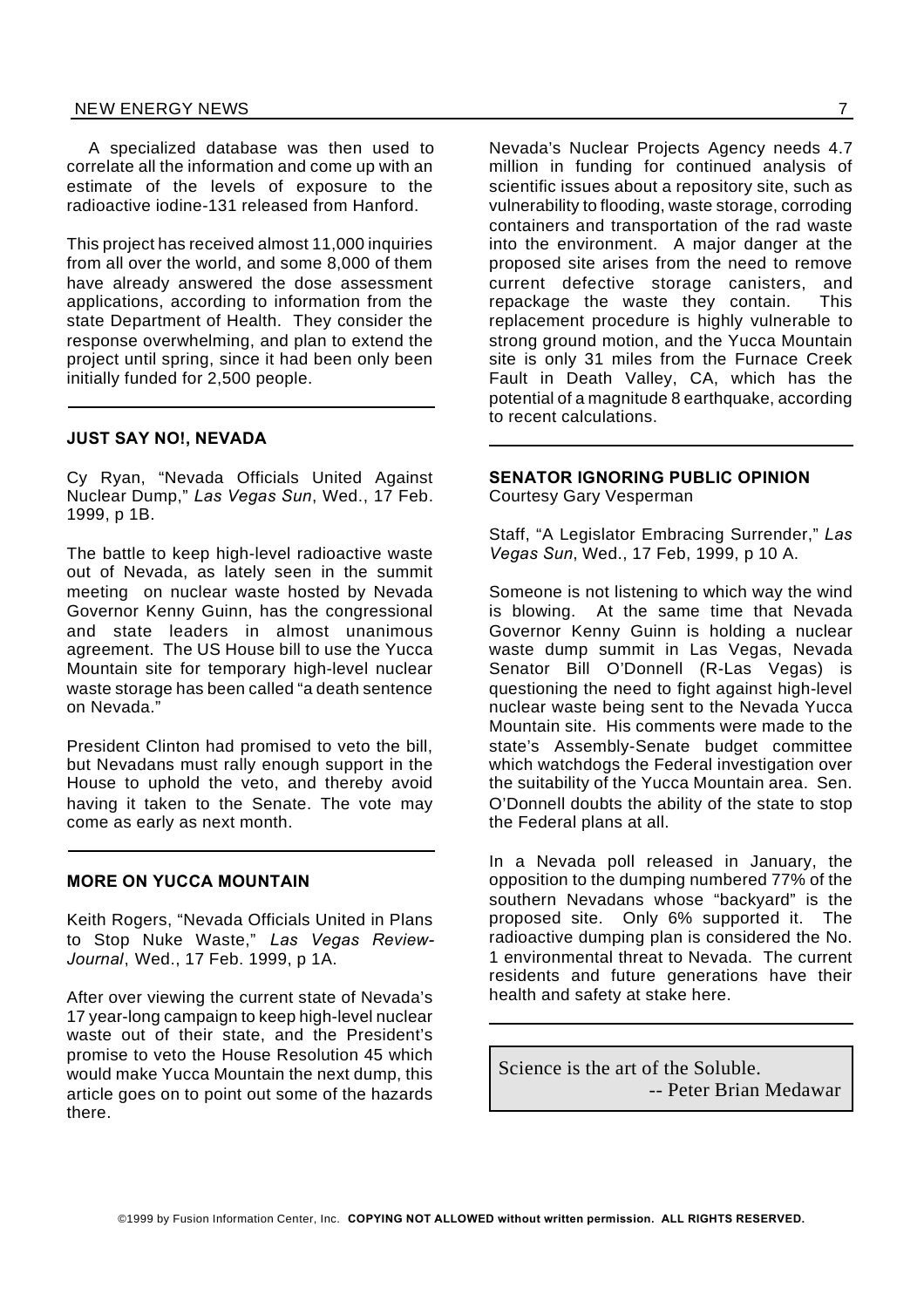# **Miscellaneous**

**Report on the 2nd International Symposium on Consciousness, New Medicine and New Energy** held 26, 27 Nov., 1998, Tokyo, Japan. Shiuji Inomata (President, Japan Psychontronics Institute)

The symposium started with about 300 participants at Ibuka Hall, Waseda University, (which was donated by late Mr. Ibuka, founder of SONY Corp.) at 10 a.m. by my opening greeting, which was followed by a welcome speech by Prof. Okushima, President of Waseda University. The president stated that it is very significant to study phenomena which have not yet been understood by conventional science. In medicine, we have studied only Western medicine but we should study Ki (Spirit) and Eastern medicine together with Western medicine from now on.

Prof. Brian Josephson, Nobel prize physicist from Cambridge University, UK, in his opening lecture entitled "The Paranormal and The Platonic World," commented at the discovery of various paranormal phenomena, conventional scientific world view and orthodox physics have reached a limit. He also pointed out that the so-called Theory of Everything (T.O.E) has collapsed and our science has entered in a new phase. Beside Prof. Josephson, Mr. David Lorimer, Director, Scientific and Medical Network, UK, Dr. Brian O'Leary, Hawaii, U.S.A., Dr. Beverly Rubik, San Francisco, U.S.A. were invited as the overseas speakers.

Six new-energy-related abstracts out of 15 representations have been already printed in the *New Energy News*, Jan. 1999, and the symposium proceedings are now edited for the publication. But my judgement as the chairman of the organizing committee is that we arrived at new paradigm science which could accommodate perpetual mobile-like free energy devices as well as the paranormal phenomena in the 2nd symposium. The symposium related TV program was televised nation-wide on the evening of 31

Dec., and the viewers reportedly amounted to over ten million, and 80% of them recognized the reality of the paranormal phenomena, such as clairvoyance and metal-bending, thereby terminating the ESP controversies in Japan.

References (S. Inomata)

1. The 2nd Interational Symposium on Consciousness, New Medicine and New Energy, Abstract Book, Organizing Committee, Nov., 1998.

2. S. Inomata, "Science of Consciousness and New Scientific World-View - We are in the midst of the second Copernican Revolution," *Journal of New Energy*, Vol. 2, No, 3-4.

3. S. Inomata, "Complexified EM, Gravity And Energy," *Journal of New Energy*, Vol. 3, No. 1. 4. "Space-Time and Consciousness," (Sympsium Proceeding) to appear Tokuma Shoten, Tokyo.

### **NEW ENERGY - WHERE IS IT?**

By Hal Fox, Editor

In an editorial in the *Space Energy Journal* (December 1998 issue), Don Kelly asks the question,"**New Energy - What is it? and Where is it?"** In this editorial, Don Kelly makes the following observation: "It is an appalling fact that we have not witnessed any tangible progress in electrical engineering since the turn of the century, when Faraday's induction, or the spinning of magnets past electrical coils, became the practical and accepted way to produce electricity for all applications."

Well, Don Kelly (and the rest of our readers), we have a reply to that thought-provoking statement. There has been new developments in new energy production. Please read at least the first page of U.S. Patent 5,018,180 (inventor: Kenneth R. Shoulders). The first line of the Abstract states: "Disclosed are apparatus and method for obtaining energy from high electrical charge density entities." This author has written more about "high-density charge clusters" than all other writers and can assure you that this is a new technology that may just revolutionize the way we produce and distribute energy.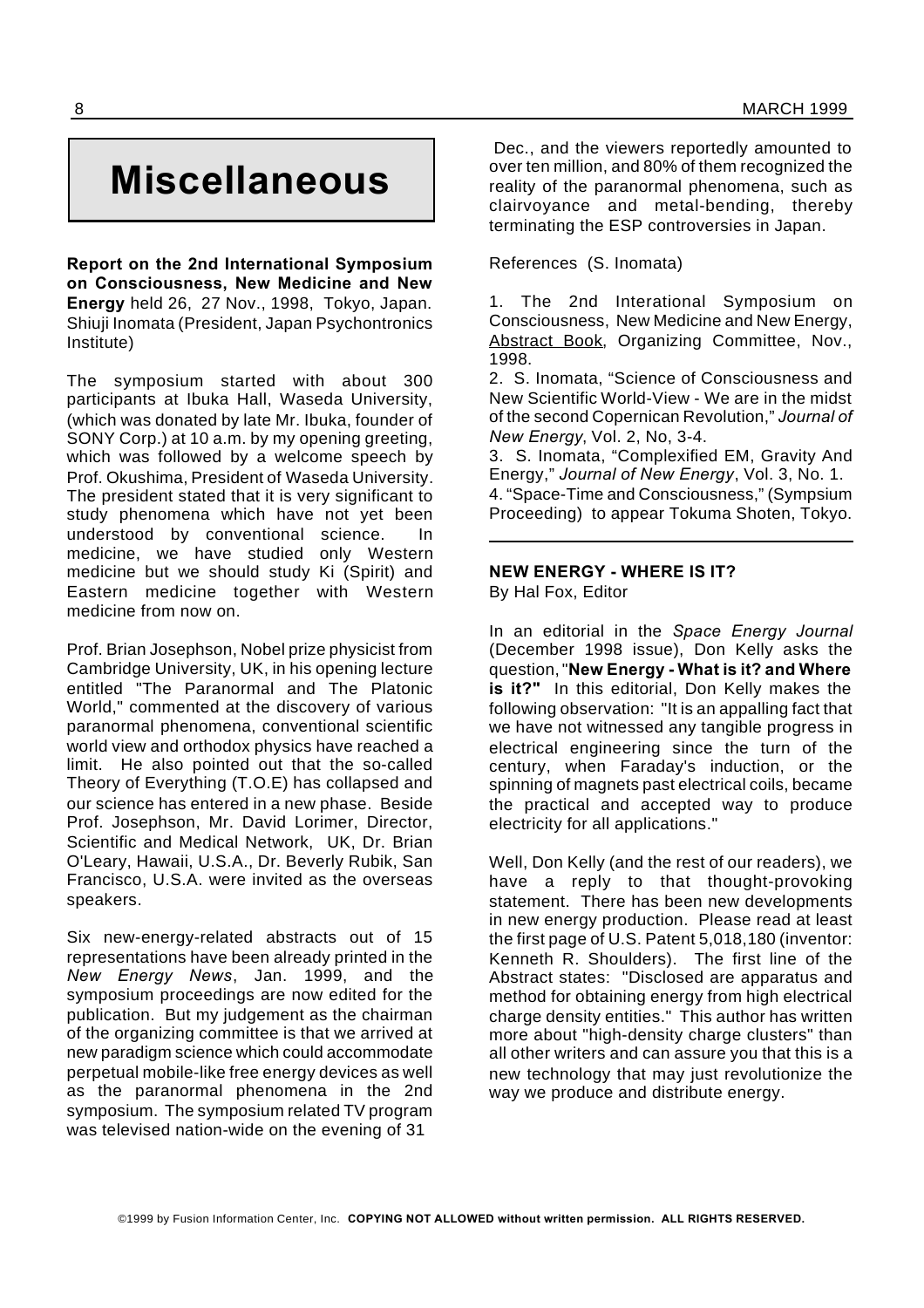Some years ago, *NEN* was contracted by those whom we call the "Cincinnati Group". They discovered some interesting phenomena which turned out to be due to the formation and use of high-density charge clusters in a water solution. Dr. S-X. Jin, Chief Scientist for Trenergy, Inc., has provided the best (to date) analytical description of these high-density, electron, charge clusters. This technology is new. This technology is important. We now stand on the threshold of a new method of handling radioactive wastes (the LENT reactor), and for the future handling of high-level, radioactive, spent-fuel pellets. This is the second important application of this charge-cluster technology.

Kenneth Shoulders and the Cincinnati Group are not alone in the discovery of the importance of this new technology. One scientist in the Republic of Belarus and a scientist in Russia have also rediscovered this technology. In China some work is being pursued that is very close to this technology – by translation they call it pseudo-sparks.

This may not be the kind of new-energy technology that Don Kelly would like to see. Don, and many of the rest of us would like to have simple devices that we can make at home and power our houses. We are about as likely to make these charge-cluster devices at home as we are to make our own transistors. Although evidence for these charge clusters has been reported in the literature for more than 80 years, it took a laboratory genius like Kenneth Shoulders to discover the true nature of these energetic little (typical ring of charge clusters are about one thousandth of an inch in diameter) toroids of energy and to tame them.

It took while for the world to convert Faraday's studies of electromagnetic induction into useful devices. It will take a lot less time to convert Ken Shoulders' important discovery into new-energy devices and systems. **Very early next century should see the commercialization of this new technology.** In the meantime, Don Kelly (and the rest of you) don't give up on mankind's ingenuity and ability to solve our energy problems. Worry more about those who will deny the possibility of such an enormously important

development. But those kind have always been with us and have informed the world that heavier-than-air craft, missiles, atomic energy, cold fusion, and many other new developments wouldn't fly or couldn't work. One of the frequent and least-intelligent comments is "If it were that easy, it would have already been discovered!"

#### **VOICE-RECOGNITION SOFTWARE**

Bill Gates, "How close is voice recognition software?", *Deseret News*, Jan 17, 1999, p M-1.

Bill Gates says, "Many companies, including mine, are investing heavily in it." Later he says, "To be really useful...the software has to get a lot closer to perfect." Bill Gates, who would allow his company to produce an operating system that can be modified by a program and thereby have to reinstall the operating system periodically, is ill-informed about the latest voicerecognition software. The Utah-based fonix corporation (they like lower case) is marketing their phoneme-based voice recognition software to medical doctors. The result, after about thirty minutes of training, is that the transcription is less error-prone than the old-fashioned dictation and transcription. Now the doctor's remarks go directly into the patient's records. Even billionaires have a hard time keeping up with the latest technology.

### **GLOBAL WARMING & NEW ENERGY**

Courtesy of Dr. Wingate Lambertson

John J. Fialka, "Clinton Plan Aims to Curb the Effects of Global Warming," *Wall Street Journal*, 26 Jan 99.

This article in the *WSJ* lists a variety of planned funds to spend to encourage development of energy-efficient vehicles, homes, and heating and cooling equipment. The article ends with the following: "The proposal also includes a \$347 million increase in government research and development programs financing industry efforts to produce more fuel-efficient cars, heating equipment and energy-producing devices powered by solar, wind, and geothermal sources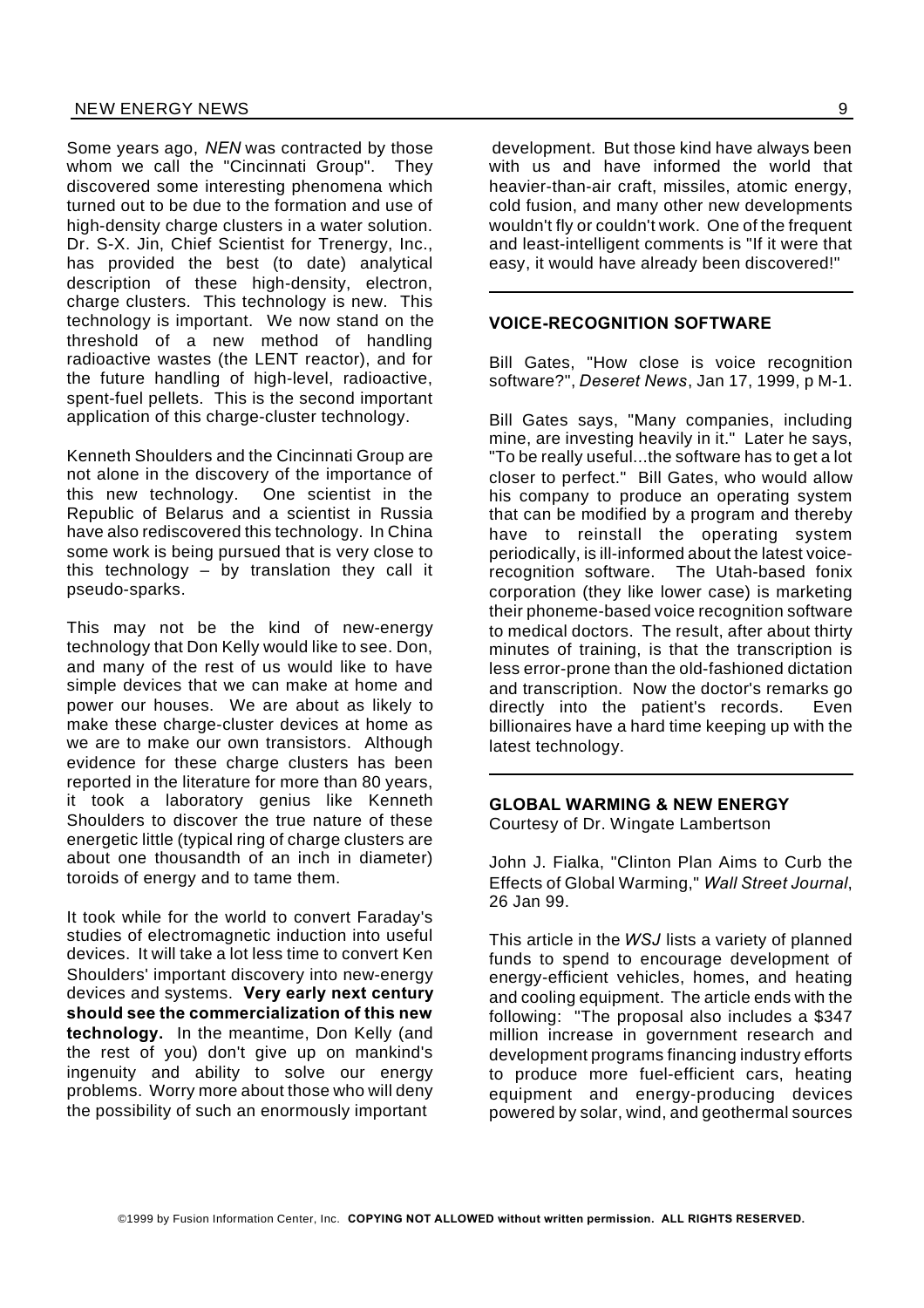as well as the burning of agricultural wastes." **Thoughtful question:** Why is there no mention of any kind of new-energy device or system. The predecessor agency to the current Department of Energy was Energy Research and Development Administration (ERDA) and that agency funded thousands of studies on solar, wind, geothermal, tide, and biomass projects - **almost none of which were commercially viable.** Why is the federal government so destitute of new-energy concepts and so reluctant to fund something that might be more cost effective than current polluting systems of energy development? Even *NEN* doesn't have an answer to that question. However, we do have answers to the problem of producing cleaner and less expensive energy.

#### **MAKING ION THREADS**

William J. Beaty, "Experiments with Ion Threads," *Electric Spacecraft J.*, Jul/Aug/Sept Issue 27, pp 14-15.

#### EDITOR'S SUMMARY

Wm. Beaty reports on an interesting and relatively easy-to-replicate experiment. Here is how to do it: Put one cm of hot water in a flatbottomed pan. Add a few chips of dry ice. This will produce a white mist much like that produced in a Wilson Cloud Chamber. Now take a 10,000 volt (or thereabouts) high-voltage, low-amperage, direct-current power supply. (Such voltages are used in all cathode-ray tube devices like TVs and computer monitors.) Attach the cathode wire from the power supply to a needle. Connect the anode side to the bottom of the pan. Point the needle in any direction and you should get a flow of emitted ions -- an ion wind.

Point this ion wind at the surface of the cloud above your pan of water with dry ice. The author noted that there were parallel threads of ions emitted from such a wire and needle. Also, hairs on the back of the hands would emit such streams of ions. The item of most interest is stated: "The big mystery is: If these threads are simply charged wind, why do they form such narrow streams? Charged wind should self-repel and fan out. In addition, the streams move very fast, considering that they are made from air. ...

Something is binding these streams together so the like charges don't spread. Something is affecting their boundary layer and preventing immediate turbulent disruptions."

[I'm sure that a lot of *NEN* readers can replicate this experiment. Please let us know what you discover. Editor.]

**LOW OIL PRICES - U.S. LOSES?** Courtesy of Gordon B. Moody

Gordon B. Moody, editor, *Global Energy Outlook*, Jan 1999, vol 4/ No. 1.

In an article entitled, "Clinton Administration Proposes Lifting Restriction on Iraqi Oil Exports," Gordon Moody discusses the rationale behind the extremely low oil prices: "So far, almost none of the OPEC members have adhered fully to existing promises to reduce output by 2.6 millions barrels per day. Some analysts believe that members of the cartel hope to increase their own world market share, and at the same time, force higher-cost producers out of the market. More than fifteen thousand U.S. stripper wells have been permanently capped as a result of low oil prices, never to be returned to service again." Assume that these stripper wells (wells that produce only a few barrels of oil per day, usually by pumping) produce only 3 barrels of oil per day. If the oil price is so low that the production costs do not pay for operation, then the owner is required to close the well. The cost of opening such a well is considered to be too high to ever get such a well back into production. Assume

#### *NEW ENERGY NEWS* **BIBLIOGRAPHY**

Just updated from INE, a complete bibliography is available containing over 1000 references, listing all the articles, papers and abstracts published in the *New Energy News* since we began back in 1993. Request PC WordPerfect 6.1 or ASCII format. Copies are US\$10, postage and handling included. INE, 3084 E 3300 South, Salt Lake City, UT 84109, or call 801-466-8680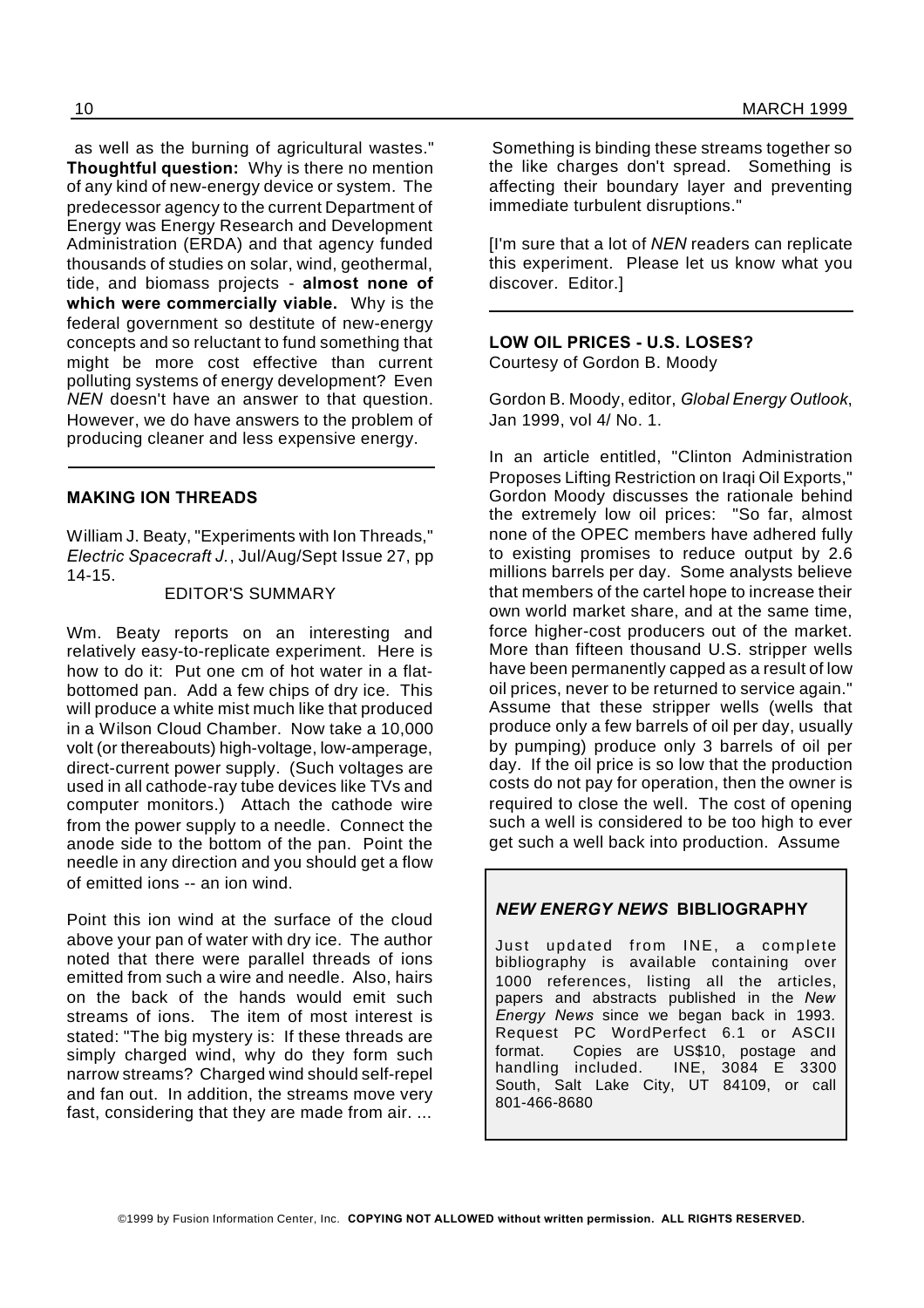#### NEW ENERGY NEWS 11

that the figure of 15,000 wells is accurate. This means that about 50,000 barrels of oil per day from U.S. internal production has now been permanently closed. This means that with \$20 per barrel for oil, about \$1,000,000/day of additional U.S. dollars must be sent abroad to pay for oil that we no longer pump out of U.S. oil fields. That is about \$365 million per year lost to the U.S. and gained by foreign oil-producing countries.

#### **HUBBLE FINDS MORE GALAXIES**

AP Staff, "Hubble helps find billions of new galaxies," *Deseret News*, 9 Jan 1999, p A3.

The farther the Hubble Space Telescope looks into space, the more galaxies that are found. Earlier, astronomers estimated that there were about 80 billion galaxies in the universe. Now, the universe has grown to an estimated 125 billion galaxies. Want to bet that with the next improvements in celestial observation, the universe will expand again? The current time/distance that the Hubble Space Telescope sees is estimated at eleven billion light-years. That figure is considerably older than the universe was thought to be just a few years ago. The limits to the universe are predicated on the concept of a **Big Bang**. The **Big Bang** was an explanation for the concept of the red-shift of light. The farther away the star (or galaxy) is, the redder the light, which was interpreted by the idea that the farther away a galaxy is, the faster it is moving away from us. A simpler explanation is that light loses energy as it travels through millions of light years of space. Now that Anastasovski has shown an interaction between photons and charged particles -- the photon can lose energy by such an interaction. Therefore, the photon having less energy would appear to be red-shifted. There are a lot of charged particles in the space between here and 11 million light years away. Now we have explained the red shift, we don't need the **Big Bang**. Which leads me to forecast that the better the telescopes and observatories the bigger the universe will get. Anyone want to try to 200 million galaxies **and growing?.** Ed.

#### **EARTH ENERGY TAP**

Louis Roy, "The Prentice Earth Energy Tap," *NEXUS*, vol 6, no 1, Dec 98/Jan 99, pp 43-45.

The basic concept explored is that a long wire positioned above the earth is moved through the air (as a stator), the earth as a rotor, and the result is the tapping of electrical energy. Perhaps, one could suggest that the earth is the rotor but that the aether is the stator. In any event, such a long wire, according to a patent issued to Frank Wyatt Prentice on 18 September 1923, is a method of getting low-cost power. If you have a place where you can put up a onemile of wire, please try this experiment and tell us your results.

#### **BIOLOGICAL FUSION**

Prof. Panos T. Pappas (Technol. Inst. of Piraeus, Dept. Phys., Athens, Greece), "Cold Fusion in Living Cells," *PACE Newsletter*, vol 10, no 1, 1999, pp 21-24, 10 refs.

#### ABSTRACT

To explain the trans-membrane potential of the cell (TMP), biology adopts an unproved hypothesis of a process by which sodium, Na, is exchanged with Potassium, K, inside and outside of cells. The exchange is called the sodiumpotassium pump (SPP). SPP leads to elementary contradictions, as noted in the literature. SPP leads to elementary contradictions, as noted in the literature. SPP is a best-choice hypothesis based on the exclusion principle: namely that it assumes as impossible cold nuclear fusion of sodium into potassium at the living cell level.

Yet, the biological SPP process may well be a cold nuclear fusion and transmutation of sodium into potassium, in the presence of oxygen (SPT). SPT is the most important process sustaining the living cell and its physiology. SPT and fusion are the basis of understanding several other mechanisms and similar cold nuclear fusions and transmutations in biology and medicine.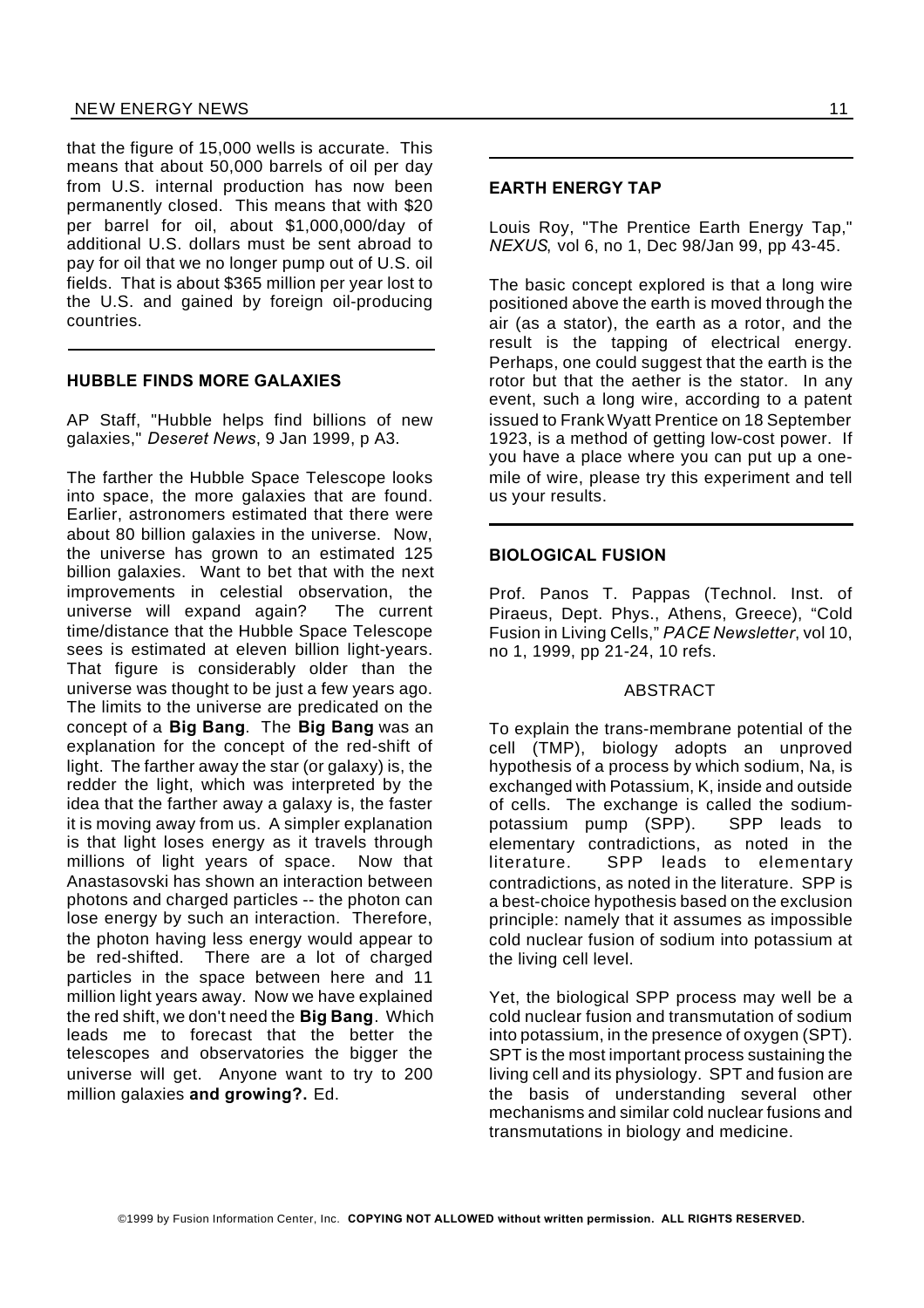The SPT nuclear process is a continuous one in the human body. It is the core for the sustained function of the heart, and the key for perhaps all cellular metabolism. It explains why the excess of potassium in the blood stream prohibits the SPT nuclear reaction, leading to lack of energy, cardiac arrest and death.

### AUTHOR'S CONCLUSION

The assumption of nuclear fusion in biology is not contradictory. It leads to an understanding of biological processes without contradictions. After over 10 years observations of *PAP IMI* electric exposures on living cells, we are led to a correct assumption that the process known today in biology as the sodium-potassium pump is incorrectly assumed to be a molecular exchange. It is, actually a nuclear process of fusion under electrical excitation of a Na nucleus, firstly by the charged cell membrane, and secondly via an endothermic catalytic action of *ATP*.

### **JERRY DECKER ABOUT ENERGY**

Hi Folks!

The following message is extracted from the free energy discussion list hosted by the ineffable Bill Beaty. It is of interest here because it appears to indicate that heat/IR energy can be intercepted by specially doped cells to produce electricity.

James Bailey at one time wrote that the waste heat emanating from a human body was on the order of 300 Watts. And we are working on posting of an incredible little known document that indicates a way to develop crystals that will sap ambient heat for the direct production of electricity.

What would happen if you acoustically or resonantly stimulate these IR cells either while growing/depositing the crystals or during operation to determine if the efficiency might be 'programmed' (ala Sweet) into the material?? A most intriguing question.

\*\*\*\*\*

Highlights from my conversation w/Jason Keyes at JX Crystals (near Seattle):

APPLICATION: This is a way to harvest electricity where you already have a high heat application (furnaces, water heaters, etc.)--not a preferential way of producing electricity...unless, like the military, you are determined to eliminate all moving parts (except cooling fan) at any cost.

AVAILABILITY: About 20 Midnite Sun furnaces are available for \$2500 as beta site units--pref. sold to end-users located in the Seattle vicinity, and who can provide the most salient feedback during this latter development phase. The units consist of a 25K BTU/hr. heater (comparable to a wood-burning stove) with thermo/photo/voltaic cells built in.

OPERATION: Pressurized propane or natural gas flame heats silicon carbide ceramic emitter which glows white hot. Forced air is mixed w/propane to increase flame heat to just under 1300°C required to induce the requisite IR frequencies from the emitter.

144 cells are positioned 1 inch away. Between them is a dielectric (I think they mean DICHROIC) filter: a glass w/sprayed-on layers that reflects higher (non-electricity producing) IR wavelengths back at the emitter, cooling the cells while increasing emitter efficiency by re-heating it.

Cells respond to 1.7 microns & slightly higher (whereas conventional silicon cells are optimized for  $1.1+$  microns).

OUTPUT: The unit produces 100W, 15W of which is diverted to the forced air system, leaving an available output of 85W @ 12V or 24V. The fans improve heater efficiency by circulating warm air.

The Midnite Sun heater is about 1/4 as electrically efficient as solar--about 1.5% efficient--when comparing equal collector area, and assuming optimum energy input: in peak sunlight,  $\sim$ 1KW falls on a sq. meter of PV module; Midnite Sun, ~40W.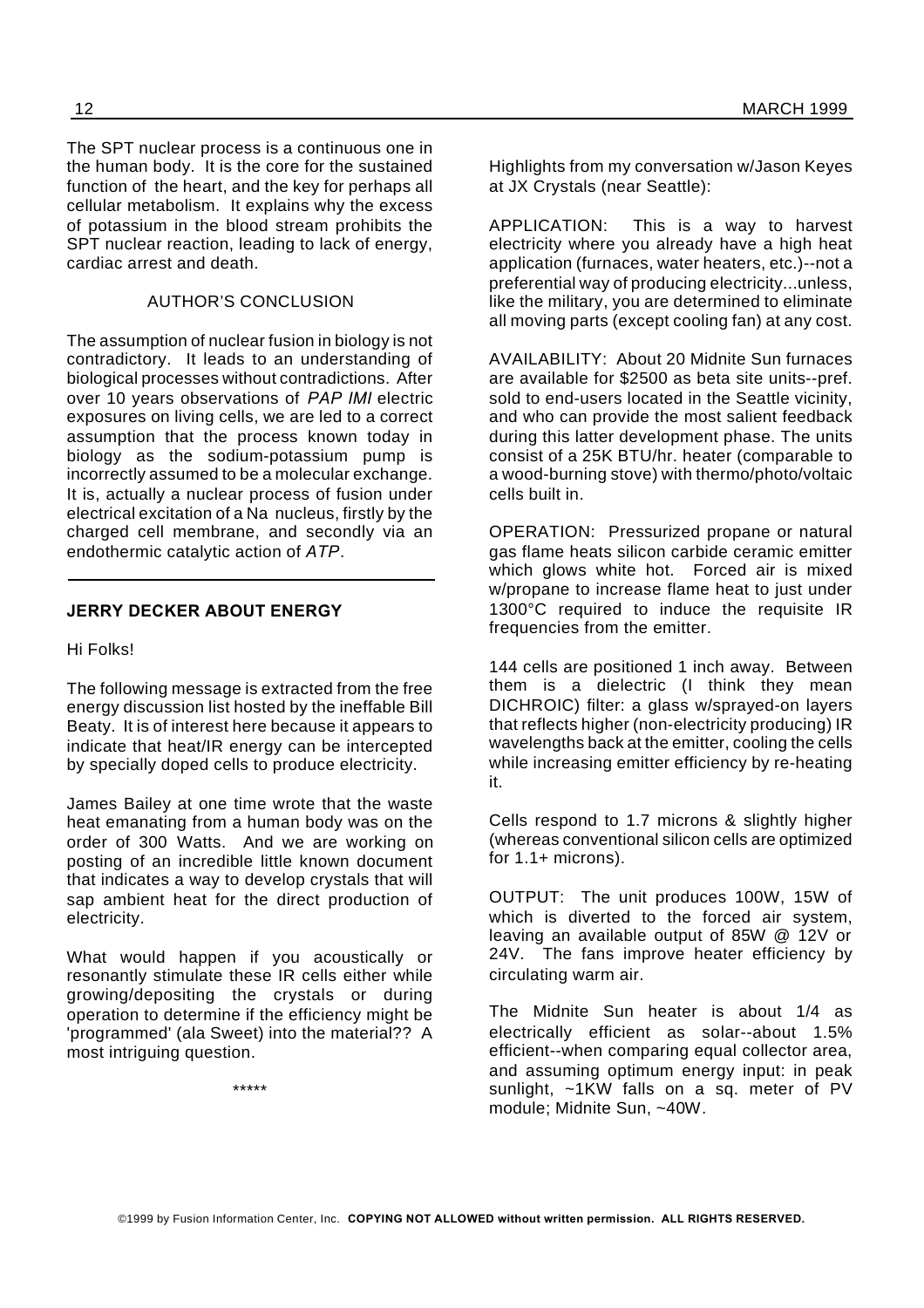MORE R & D: If you wanted to buy a few cells for experimentation, they could be had for ~\$200/pc; for a few hundred, \$40/pc. (the best deal is to buy a furnace).

Cells are theoretically capable of 6W: 1W is affordable w/air forced over cooling fins behind cells; 2W is expensive, a military application w/water cooling (or A LOT of air); more W requires extravagant cooling measures.

--Russ

This email was sent to Jason Keyes direct and to the KeelyNet discussion list.

Jason, I was totally enthralled by your page and the 'thermovoltaics' or 'thermoPHOTOvoltaics'....have to put a link on my site to you guys as you really have something new and totally novel. http://www.jxcrystals.com/

I have a very rare paper that I plan to post shortly which indicates how electrical energy can be gathered using properly designed crystals. I didn't write it but a friend found it in a private library and we almost have it ready to post. It indicates you can pull hundreds or more watts directly from the ambient environment, using electronics...the paper won a cash prize and no one apparently knows about it.....YET...<g>...

One thing that might increase the efficiency....are the crystals grown or deposited on the substrate?

There is a group who claims you can inject one or more frequencies which sets up a kind of waveguide in the material that makes it much less resistive and much more conductive.

Here is Keely's concept of 'graduation'; http://www.keelynet.com/keely/grad1.txt

Inducing acoustic superconductivity in conductors; http://dallastexas.net/keelynet/archive/00002257.htm

How to make homemade solar cells from the KeelyNet discussion list; http://dallastexas.net/keelynet/archive/00000002.htm

Good luck and I'll certainly be watching!!

--

Jerry Wayne Decker / jdecker@keelynet.com http://keelynet.com / Fax : (214) 324-3501

#### **NASA PLEDGES \$600,000 FOR ANTIGRAVITY RESEARCH**

Courtesy of Remy Chevalier

This text is adapted from a story by Charles Seife which was released for general distribution by the *New Scientist* magazine (newscidc@idt.net) on 3 February 1999.

#### Courtesy of CNINews

NASA has just awarded \$600,000 to a project that the space agency hopes will duplicate the controversial experiments of a Russian scientist who claims to have invented a device that blocks the force of gravity. NASA's interest in antigravity is both obvious and practical -- anything that eases the burden of getting big rockets out of Earth's gravity well and into space is a good thing. If a device could even partly shield a rocket from the Earth's gravity, the spacecraft would need less thrust to achieve orbit. Most scientists think this is impossible, but E. E. Podkletnov, a materials scientist at the Moscow Chemical Scientific Research Center, is not one of them. Several years ago, Podkletnov claimed that he had performed experiments in which a spinning, superconducting disc lost as much as 2 per cent of its weight. In practical terms, that doesn't sound like much, but to a scientist, it's an astounding claim. And that's when NASA officials got interested. NASA is now paying an Ohio-based company, Superconductive Components, to build a 12-inch (31-centimeter) super-conducting disc to continue a series of experiments on gravity shielding. The first experiment didn't work, but it wasn't exactly as specified by Podkletnov, because the first disc was too small. "For a small disc four to five inches in diameter, we didn't see any gravitational signal much above the noise of tens of nanogees," says Ronald Koczor, a physicist at NASA's Marshall Spaceflight Center in Huntsville, Alabama.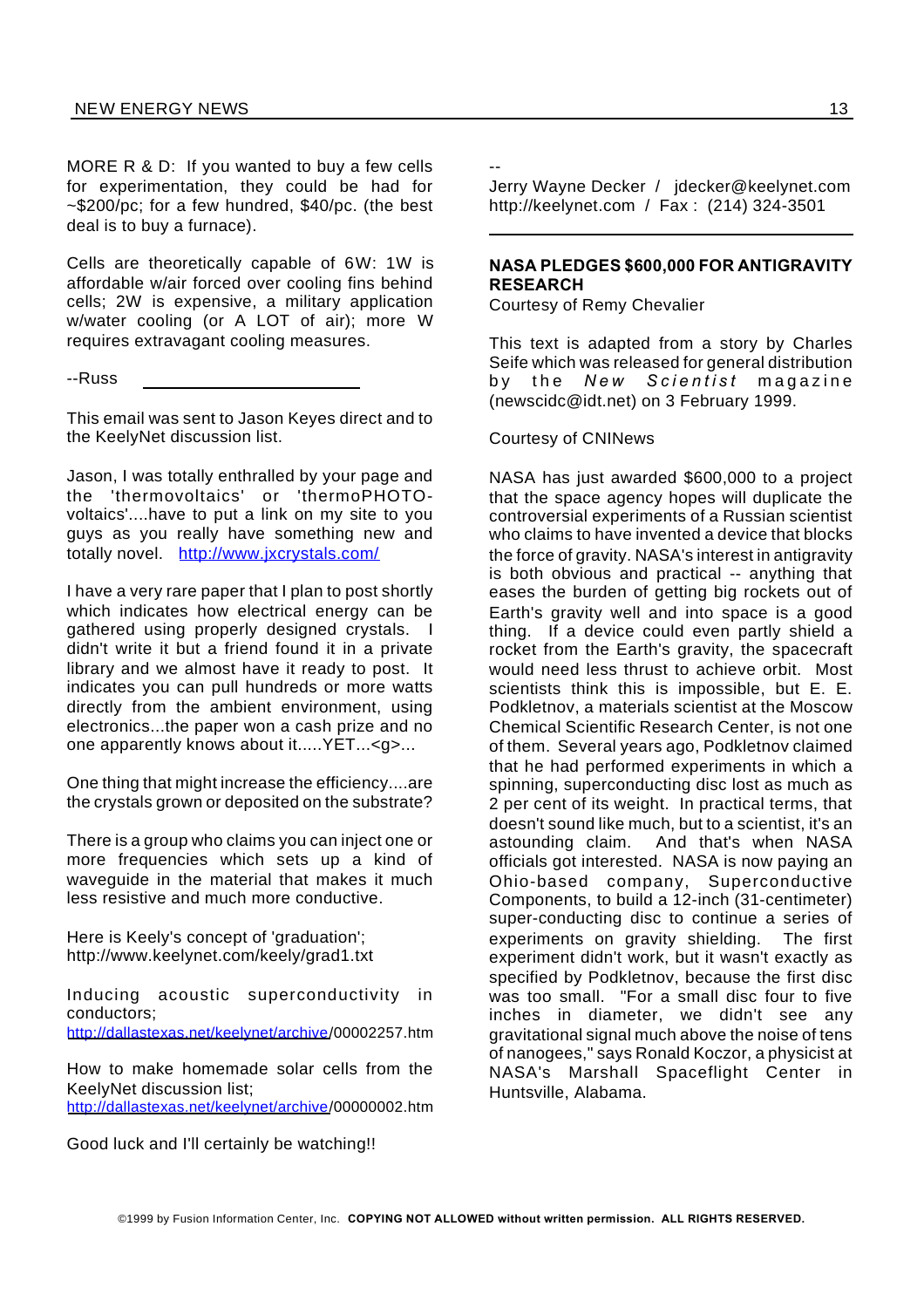However, Koczor and David Noever, also at Marshall, believe that the experiments are worth pursuing. "We're trying to get a 12-inch disc. We succeeded in pressing one last November, and we're trying to set it up to put radio-frequency signals into the disc," Koczor says. The RF signals used by Podkletnov, ranging from 100 to 1000 megahertz, were evidently an important feature of his experiment. According to Ho Paik, a gravitational physicist at the University of Maryland, they are probably wasting their time. "Gravity's produced by mass - it's not produced by quantum mechanics," he says. "I can't see why you'd do an experiment based upon physics that's completely wrong." But the team seems undaunted. Eventually, Koczor and Noever hope to replicate elements of Podkletnov's experiment more faithfully. "There will be an exhaustion

#### Listen to **The COSMIC CONNECTION** A unique Tech-Art transformational tool

A technique which may:

 $\triangle$  Reduce and "lift" stress  $\triangle$  Give a sense of safety and well-being  $\bullet$  Nourish creative thought and action

 $\blacklozenge$  Increase spiritual awareness  $\blacklozenge$  Stimulate verifiable brain-mind coherency  $\blacklozenge$  Lighten the burdening effects of gravity  $\blacklozenge$  Provide a Direct Connection with evolving universe Holograms through the audible output of a multi-octave Gravity Wave Sensor Array. Pitched to the Standard Musical Scale.

(This audio tapes gives a general sense of the potentials. Live is much more powerful.)

Bill Ramsay's workshop says: The device used consists of a compact array of a number of individual gravity-wave sensors, each selected to form parts of harmonious musical chords and provide a "topographical" sampling of universe-wide influences as these are mirrored by minute fluctuations in the earth's gravity field. It is thought that every cell in the human body is subject to these influences, which are usually below the thresholds of conscious awareness. The audible output of this array are thought to form a synergistic connection with these influences, thereby allowing conscious awareness of this "cosmic connection."

Cost: \$10.00 plus \$2 shipping & handling. Audio Tape c/o FIC, 3084 E. 3300 South, Salt Lake City, UT 84109.

point, but in my opinion anyone who proves it's not worth doing had better have done it in the same way [Podkletnov] did," says Noever.

#### **SOLAR VIBRATION VEHICLE**

by Anatoly Sukhodolsky Gen. Phys. Inst., Russ. Acad.Sci., Moscow e-mail: sukhodol@kapella.gpi.ru w-site: http://www.gpi.ru/~sukhodol

A test-of-principle-model of the Solar Vibration Vehicle (SVV) based on the direct conversion of solar light into energy of mechanical vibrations is described. As an engine to propel SVV in given direction was used Thermo-Hydraulic Actuator (THA) [1] that consists of a chamber with an active liquid and optical fiber to deliver energy of light inside. The direction of motion was changed by deviation of point where the radiant energy is absorbed inside THA with regards to center of gravity of SVV. Motive forces is due to elastic interaction of bottom of SVV with a rigid support that puts SVV in motion without any wheels by periodical motion of liquid inside. The frequency of THA was about 20-1000Hz by duration of each mechanical pulse about 200microsec. The model of SVV with mass 50g has the velocity of propulsion about several millimeter per second by power of light about 3W simulated by continuous wave of a laser beam. The power within each of mechanical shocks within a mechanical pulse was about in 10 000 time bigger than average power of continuous light. Since the energy efficiency for space is estimated as 30%, the project of a full-sizeprototype of SVV is proposed. The major advantages of SVV as a new transport technology for future are following: the use of cheap clean renewable energy of solar light; the principal possibility to have a new sort of vibration transport without wheels; the dramatic simplicity of construction.

[1] A.T. Sukhodolsky, "Thermo-Hydraulic Actuator as a New Way for Conversion of Solar Energy in Space," Proc. of IECEC'98-Colorado Springs, 2-6 August 1998 USA (w-site: http://www.gpi.ru/~sukhodol/free/h2/u2.htm)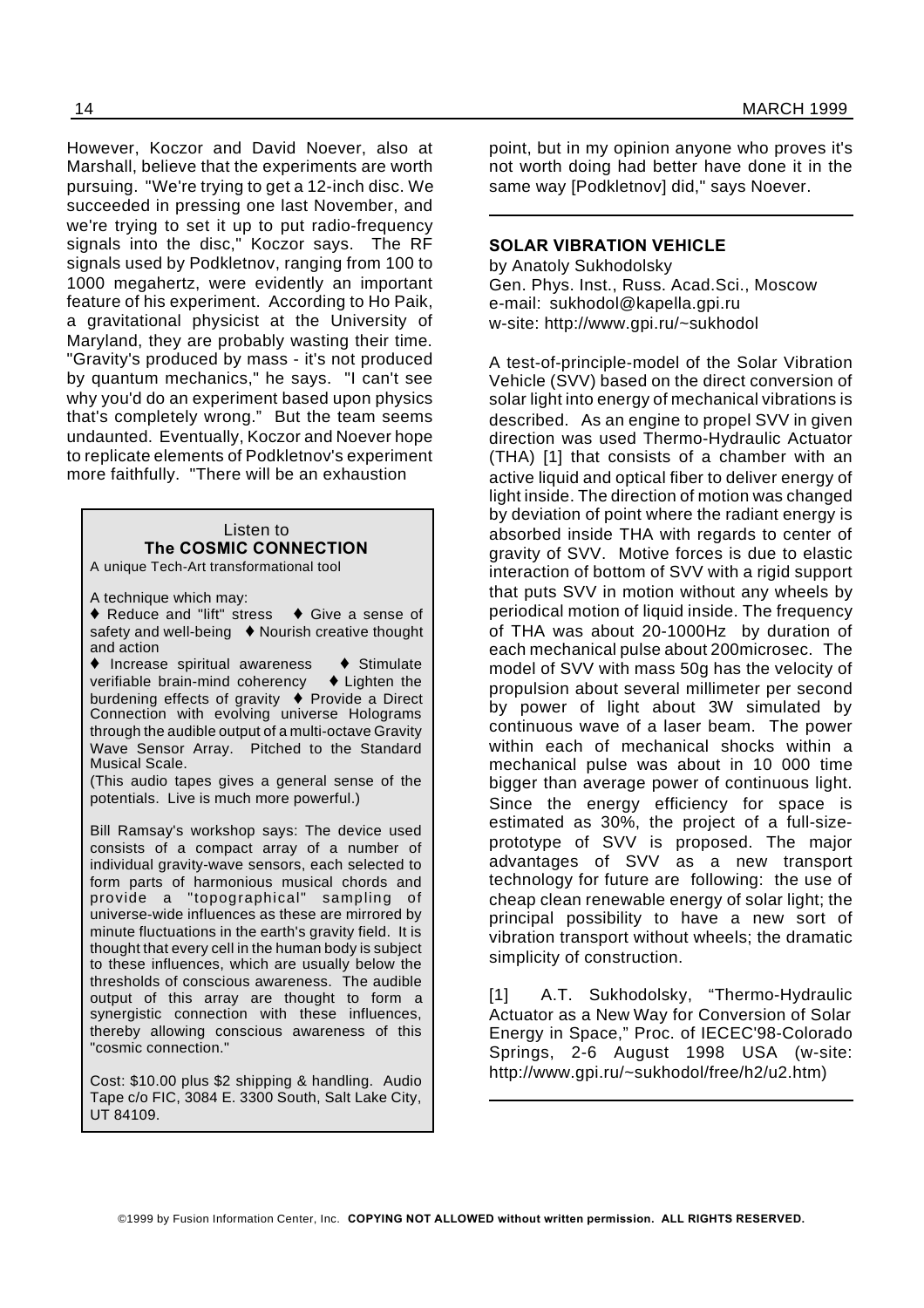#### **SPINNING SUPERCONDUCTOR**

by Frank Znidarsic

My experiment with a spinning superconductive disk has been completed. The disk was coupled to a sewing machine motor. The speed of the motor was varied with a variable autotransformer. The maximum RPM was about 1,000 RPM. The spinning superconductive disc was subjected to an RF field from the coil of a tuned circuit. The frequency of the tuned circuit was varied from 100,000 Khz to 40 Mhz with coil taps and a tuning capacitor. The RF circuit was excited with a spark gap transmitter type of arrangement. The disk was also subjected to a magnetic field from fixed permanent magnets.

The RF decay constant was observed after each spark with an oscilloscope. The RF circuit was rung at 400 times / second from the spark exciter circuit. The RF ringing would die down in about 50 micro seconds. 5 liters of liquid nitrogen were consumed. No anomalous energy was observed.

#### Frank Znidarsic

#### EDITOR'S COMMENTS:

We greatly appreciate Frank Znidarsic's experimental work. It might be of interest to note that the Aspden Effect (rotational inertial changes affected by spin up, stopping, immediate contrasted with delayed spin up) was operated at 3500 rpm. ["Discovery of 'Virtual Inertia'," *NEN*, vol 2, no 10, Feb. 1995, pp 1-2.] Other work with superconductive disks apparently used much higher rpms. An unpublished report found no gravitational effects until rpms of over 10,000 were achieved. The T. Townsend Brown effect is only achieved at very high voltages. It may be that nature has secrets to disclose only at these higher than usual rpms, voltages, etc. Every experiment that is properly instrumented, conducted, and reported is valuable. Note that the most important feature of the original Michelson-Morley experiment could be interpreted to show that the aether revolves with the earth. Many interpreted the negative results as no aether. Later Michelson and Gale did show non-negative results in measurements of the aether.

#### **SMITH COIL**

*Planetary Association for Clean Energy Newsletter*, vol. 10, no 1, p 2.

Archival material from the Canadian electrical engineer, Wilbert Brockhouse Smith clarifies the proper procedure for the well-known **Smith Coil**, a caduceus winding demonstrated to have the property of producing longitudinal wave and non-Hertzian effects (see research by Toby Grotz, Glen Rein, William Van Bise, Elizabeth Rauscher), including transmutation. The proper winding is on a ferrite rod with a diamter-to-length ratio of 1 to 7 - e.g., 1cm diameter, 7cm long.

This ratio is all-important. For the 7cm rod length, 14 solid wire **Teflon** or enamel coated is recommended, while for the 3½ cm length, 18 wire applies. The method of winding is shown in the illustration below. Place centre of length of wire behind, then pass right side over left. At the rear, pass left side over right. Wind tightly together until the complete rod is covered. Ends are connected to equipment such as the *Tensor Energy Convertor.* The Smith Coil design was an attempt by Wilbert Smith and his research colleagues to make do without a **Marconi Coil** they were unable to find.

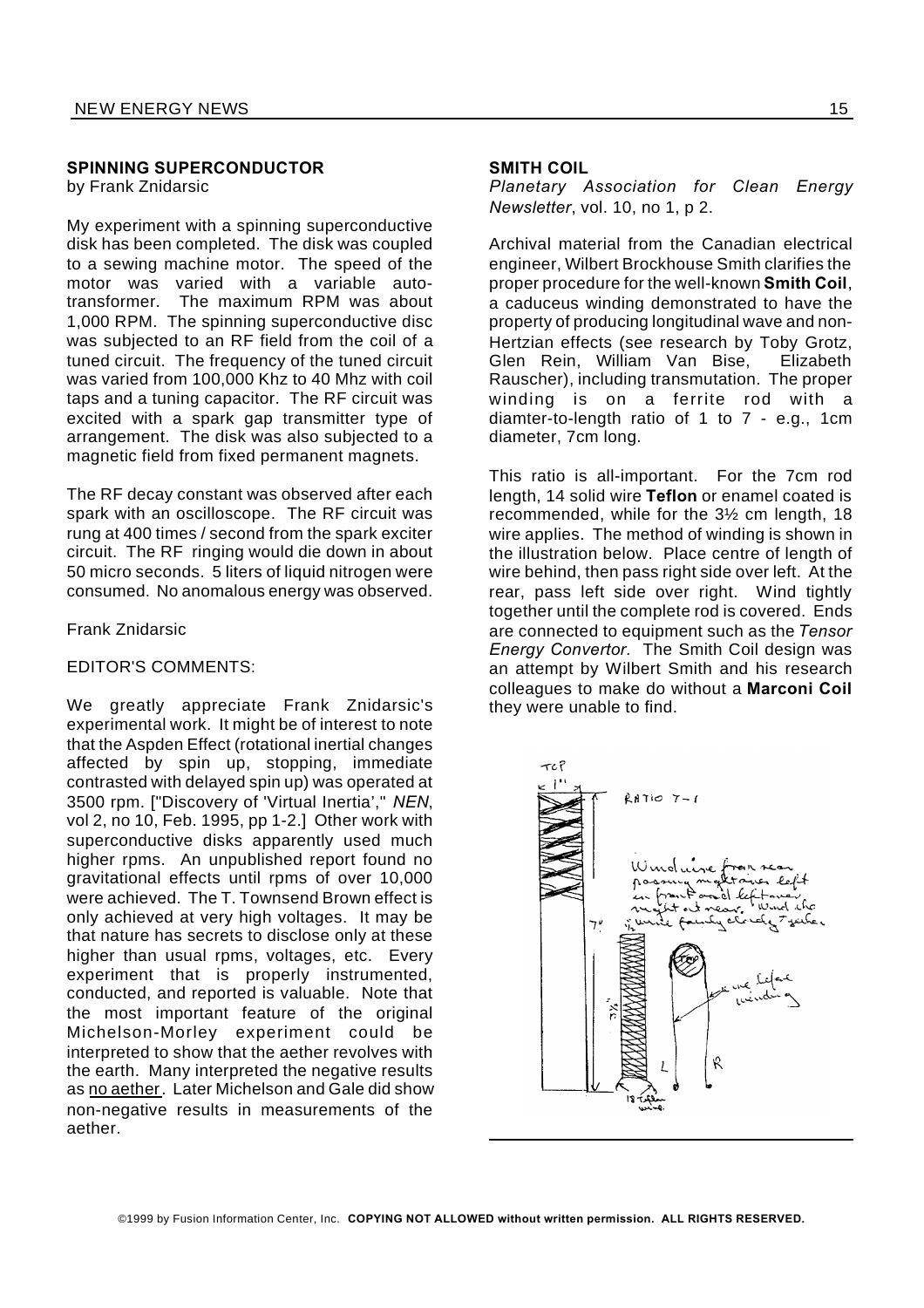#### **CHIPS MIMIC HUMAN SENSES**

Otis Port & Paul C. Judge, staff writers, "Chips That Mimic The Human Senses," *Business Week*, 30 Nov 98, pp 158-59.

#### EDITOR'S SUMMARY

Digital Signal Processors (DSP) are chips that range in size from a few hundred to a few million transistors. These chips run at speeds of 1,600 MIPS and are forecast to go to 6,000 MIPS next year and have computing power approaching the best computer chips. DSPs are used extensively in all types of equipment from automobiles (in your carburetor, for example) to your VCR or DVD player and, of course, in your cellular phone. Some DSPs are used to control motors and make them more efficient -- you probably have such in your home refrigerator or other motor-driven applications. Texas Instruments Inc. is currently the lead of the DSP market with a 45% market share. TI likes DSPs so much that they have spun off all of their business that is not DSP! The 1997 market for DSPs was estimated at \$1.44 billion and growing rapidly. Many of the new energy devices that are being developed will probably be controlled by DSPs. (Trenergy, Inc. has acquired a 25% interest in a company that is using DSPs for voice recognition and control.

#### **WANTED:**

#### **PLASMA PHYSICIST TO WORK IN UTAH**

Trenergy, Inc., with offices in Salt Lake City, Utah has a job opening for a plasma-physicist with experience in Low-Energy Nuclear Reactors. Applicant must be willing to relocate to Salt Lake City, Utah.

Applicants must have a Ph.D. degree or equivalent, with a strong background in mathematical analysis of electric or electronic plasmas. Applicants must have experience in working with high-density charge clusters. Salary level commensurate with experience (\$4,000 to \$6,000 per month.)

Interested and qualified applicants please contact Hal Fox, at 801-466-8680 or send resume by fax to 801-466-8668.

Therefore, Trenergy will have skills to add to the new-energy products that we hope will be commercialized early in the next century.)

# **Other** Publications

### *INFINITE ENERGY* **CONTENTS**

Courtesy of Dr. Eugene Mallove

Issue No. 23, January-February 1999 has the usual array of excellent articles. Here are some that *NEN* found to be the most interesting:

"Progress in Catalytic Fusion, Birth of a Revolution in Cold Fusion?"

This article is an interview with Les Case in which he describes how he discovered Catalytic Fusion.

"Non-Stellar Nucleosynthesis: Transition metal production by DC plasma-discharge electrolysis using carbon electrodes in a non-metallic cell," by H.E. Ransford.

This article describes a series of experiments (with excellent figures) on obtaining new elements from the underwater arcing of pure carbon electrodes.

"Water Stirring Discovery: Is it connected with cavitation excess energy," by Eugene Mallove.

This one-page report is about Kazunari's discovery that by adding cuprous oxide to water and stirring it, the hydrogen and oxygen can be broken down. The claim is that the more vigorous the stirring the more hydrogen and oxygen that are produced at room temperatures.

"Joseph Newman's Energy Machine Revisited: Studies by J.L.Naudin and S. Hartmann.

This article shows that there appears to be both positive and negative spikes produced with the concept that the larger number of negative current spikes could indeed recharge a battery input to the motor.

"Comparisons from the History of Technology" by Jed Rothwell.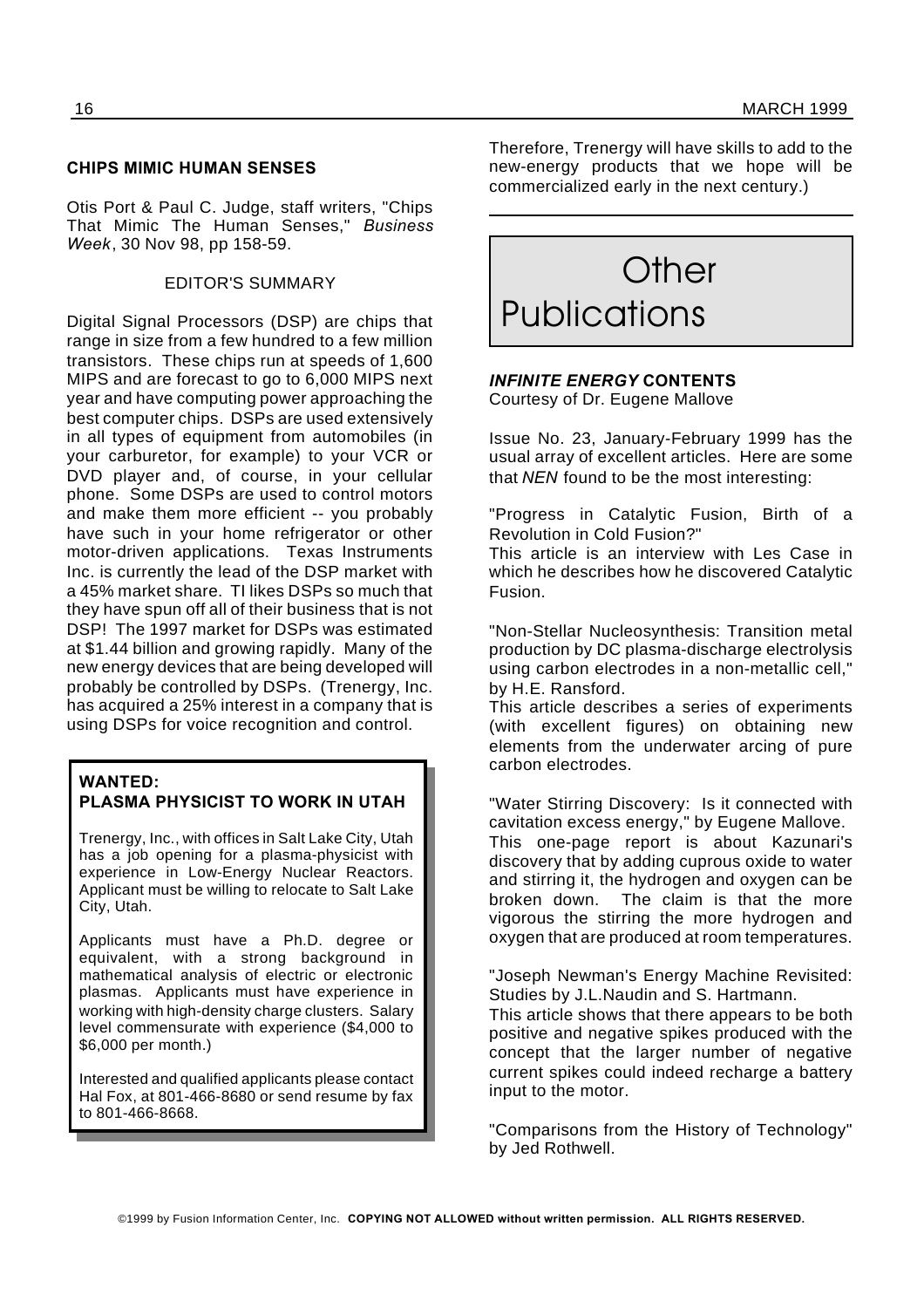In this article, Jed discusses some wide-ranging historical notes from other technologies and suggests that true science cannot be permanently curtailed by any group.

"Transmutation of Nuclear Waste Products Using Giant Dipole Resonant Gamma Rays," by Paul Brown.

Paul Brown describes a mechanism by which gamma rays of the proper energy level can promote specific nuclear reactions. Brown claims that properly accomplished gamma rays of the correct energy level can cause radioactive materials to transmute into stable elements.

"An Experiment Indicates the Nuclear Fusion of the Proton and Electron into a Neutron" by Elio Conte and Maria Pieralice.

The abstract states, "An experiment was performed that indicates that a proton and an electron may fuse at low temperatures and at low energies to form a neutron plus a neutrino. The aim of the experiment was to obtain the nuclear fusion of protons and electrons to neutrons at low energies."

"Physical Laws of the Emerging New Energies as Predicted by Hadronic Mechanics, II: The New Mechanics" by Ruggero Maria Santilli. Santilli explains that within a range of about one

femtometer, hadronic mechanics rules and outside of that distance normal quantum mechanics provides acceptable explanations.

#### **PLANETARY ASSOCIATION FOR CLEAN ENERGY**

(PACE newsletter) vol 10, no 1, 1999

"My Life with Cold Fusion," Ed Storms (Santa Fe, NM), *PACE Newsletter*, vol 10, no 1, 1999, pp 11-20, 13 refs, 19 figs, 1 table.

"Cold Fusion in Living Cells," Prof. Panos T. Pappas (Technol. Inst. of Piraeus, Dept. Phys., Athens, Greece), *PACE Newsletter*, vol 10, no 1, 1999, pp 21-24, 10 refs. (See abstract, p 11)

#### *SPACE ENERGY JOURNAL*

Courtesy of Jim Kettner and Don Kelly

In the December 1998 issue of this quarterly journal, the following articles are of interest to *NEN* readers:

"New Energy -- What is it? -- and Where is It??" The article suggests that more effort should be involved in looking into Cold Fusion. It is suggested that polluting power plants can be retrofitted with future Cold Fusion heat-producing units. Here at NEN, we are betting on the more rapid development of high-density charge cluster technology (which we believe is the source of energy in most of the cold fusion cells). [see Editor's comments, p XX]

"The Case for the Over-Balanced Gravity Wheel as a New-Energy Project," examines some of the possible ways to be considered to harness gravity. *NEN'*s judgement is that such a device may not work in a uniform gravity field but would work if part of the device were exposed to a weakened gravity field.

"Gravitational Converter Machine," by Stefan Hartmann. The abstract states: A real working self-running machine claim is presented and discussed. It is discussed why this machine can self-run and convert gravitational energy to mechanical output energy!" The article describes a system of water and pistons that are supposed to provide a machine with the ability to continue to rotate with the source of energy coming from the gravitational force.

[Editor's note: There is a fine distinction between energy and force. Energy is the capacity for doing work. Force is defined (dictionary) as an agency or influence that if applied to a free body, results chiefly in an acceleration of the body and sometimes to elastic deformation and other effects.]

The Hendershot solid-state circuit that gets ten watts output with no electrical input is described. Apparently, considerable care must be used in winding the basket-weave coils.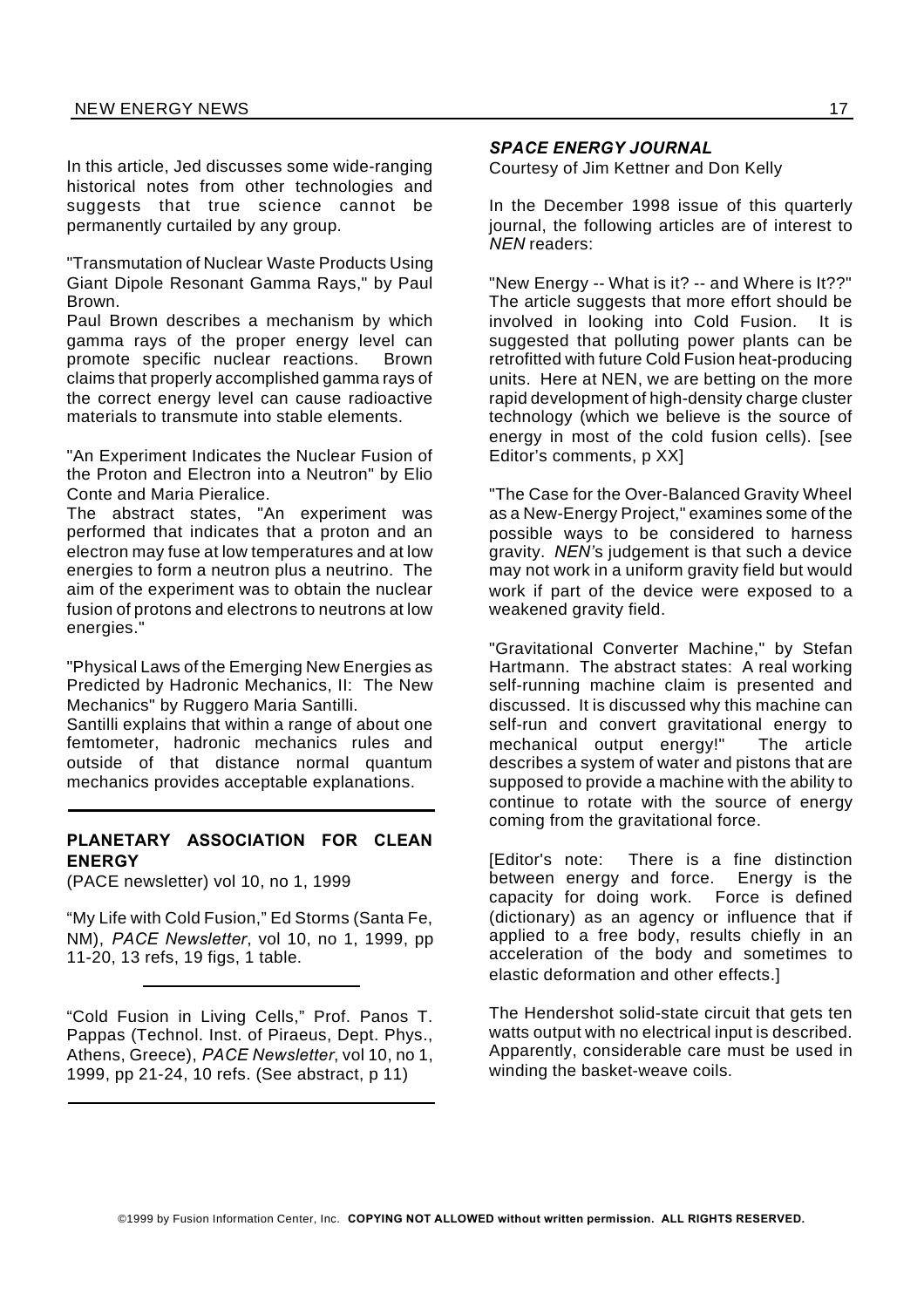Jean-Louis Naudin's N-Z Motor, version 1.0, is pictured and described in another article. This motor is based on the concept that a highlycharged capacitor will orient itself with respect to the aether and move as the earth turns. Additional work by Naudin is explored.

Kelly's "Gravity-to-Magnetic Field Experiment" is being revisited. This is an experiment in which a plate of magnets and coils are dropped. There is a measurable difference between the fall times with current on and current off.

In an article entitled, "We Don't Need Relativity Anymore!" the work of S. Inomata, Kozrev, and Hayasaka in analyzing the weight change produced by a spinning gyro is examined.

#### **NEWS FROM** *FTIR*

Courtesy of Antony Sutton

The February, 1999, issue of *Future Technology Intelligence Report* has the following topics:

"Did 1947 Alien Craft Use Cold Fusion Propulsion?" Last December, *FTIR* reviewed a cache of released documents. It is believed that one of the alien craft was using a cold fusion type propulsion unit. Antony Sutton has written a book, Cold Fusion, Secret Energy Revolution, *NEN* is requesting a review copy.

"What Happened to the Alien's Technology?" This page recommends the Pocket Book, The Day After Roswell, NY 1996. Also, the article suggests that you look at www.cseti.org on the Internet. A deliberate smoke screen coverup by the government is suggested.

Book Review: The Giza Power Plant (Technologies of Ancient Egypt), by Christopher Dunn, Bear & Co., Santa Fe, 1998, \$18. In building the ancient pyramids, Egyptians achieved a machining accuracy equaled only today. Was the interior of the Pyramid an energy generator? asks Dunn.

In an article about the Roswell incident, the Air Force, and Wilhelm Reich, it is suggested that there was an orchestrated cover up, an arrest

and imprisonment of Reich, where he died in jail. They also burned his books.

#### **FROM** *21st CENTURY SCIENCE & TECH*

Dr. Edmund Storms, "What Ever Happened to Cold Fusion?", *21st Century Sci.& Technol.*, vol 11, no 4, Winter 1998/1999, pp 14-18. In this special report, Dr. Storms reviews the almost ten-year history and his own involvement.

Rick Sanders, "Thinking about How A Foucault Pendulum Works," *21st Century Sci. & Technol.*, vol 11, no 4, Winter 1998/1999, pg 5. In this letter to the editor, Sanders, shows that one way in which a gravitational field could be distinguished from uniform acceleration would be to take a Focault pendulum with you.

Staff, "Data from Satellites Indicate 'The Sky is Falling'", *21st Century Sci. & Technol.*, vol 11, no 4, Winter 1998/1999, pg 6. Radio telemetry data from all deep-space satellites indicated an anomalous gravitation acceleration. This short article suggests that inertial and gravitational mass are not equivalent. It may be that the sun is increasing in its gravitational attraction by creating protons within the sun by interaction with the highly-energetic vacuum energy of space (my suggestion, not the article's. Ed.)

#### **WELCOME TO** *e-FFICIENCY NEWS*

A "select group" is receiving the first edition of the Alliance to Save Energy's e-FFICIENCY NEWS. They plan to send out six issues of this electronic newsletter this year. They encourage us to forward this message to interested colleagues.

If you'd like to get this newsletter yourself, send them a message at: <ubscribe@ase.org>

\*\*\*\*\*\*

**CONTENTS** President's Message **Efficiency News** 

Energy Efficiency Gets \$775 Million in FY2000 Budget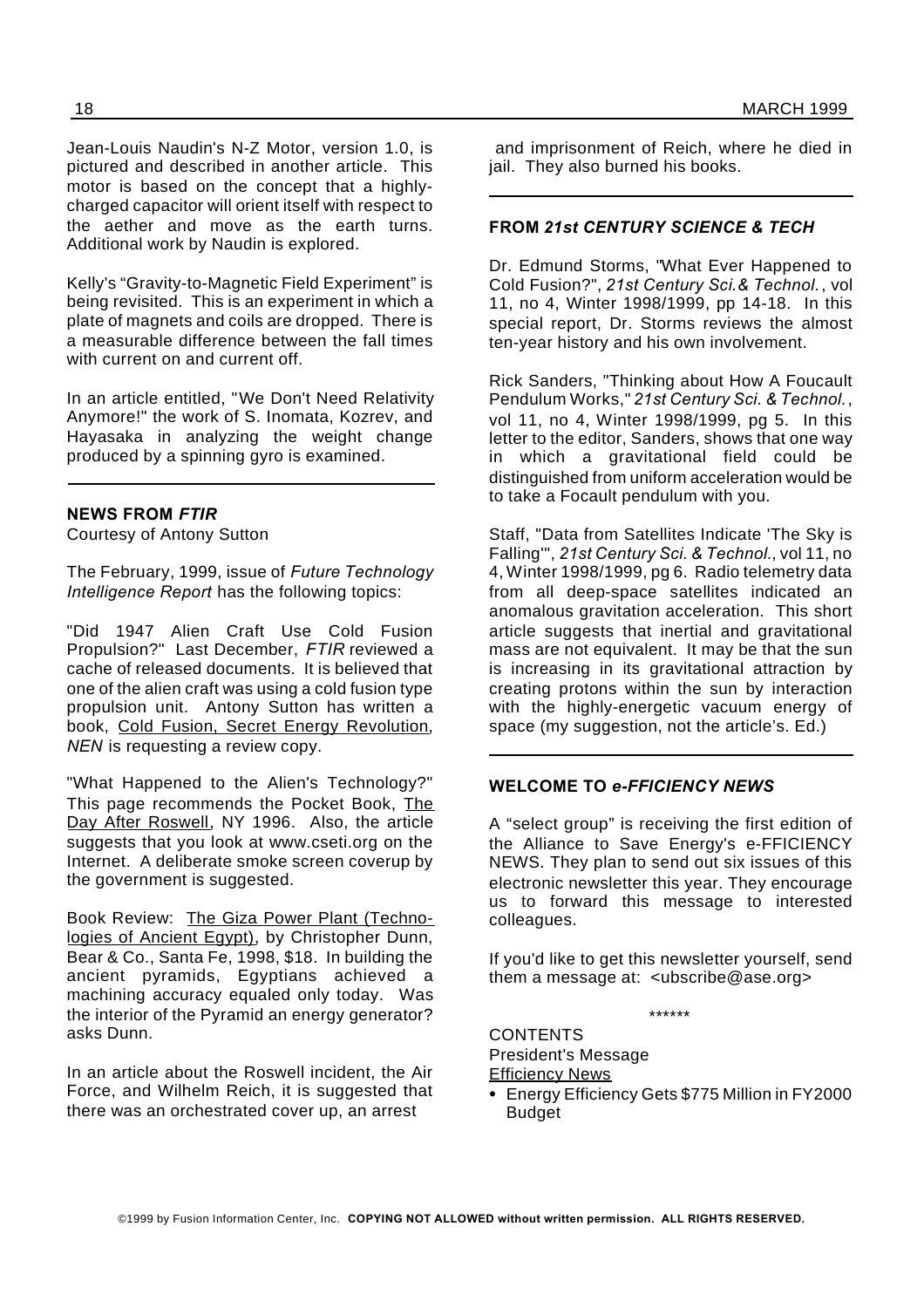- $\bullet$
- Coalition Asks for Attainable Energy-Efficient Home Tax Credit
- Feds Waste \$1 Billion Annually on Energy
- Multimedia Home Energy Efficiency Campaign Hits Prime Time
- Pennsylvania Energy Consumers Get Efficiency Choice
- **Energy Efficiency Council Established in India**
- Ukrainian School Receives Grant from Honeywell
- Don't Get Steamed About Industrial Energy Waste

New and Improved

- Boost Profits With Business Energy Checkup
- Free Energy Efficiency Educator Lesson Plans

**Book Review**

#### **AUTHOR SAYS COLD FUSION IS PROVEN TECHNOLOGY**

Courtesy of Remy Chevalier (Weston, CT)

In a newly published book called Cold Fusion: Secret Energy Revolution, author Antony C. Sutton, D.Sc., declares that cold fusion in several variants is already working in research labs around the world and will soon be brought to market by several different companies.

"Conventional wisdom holds that 'free energy' is impossible," Sutton says. "Free energy is defined as absence of fuel costs (coal, oil etc.). There is always a capital cost. According to orthodox science, high temperature and pressure is the only way to release the energy of the atom.

"This position is now proven wrong. Cold fusion today has many variants including catalytic, vapor phase, [and] solid state and has been verified in over 200 laboratories world wide. These include U.S. government labs... Numerous private firms worldwide have also confirmed, including Fiat, Motorola, Westinghouse, Toyota, EPRI (Electric Power Research Institute) and Stanford Research Institute," he says.

Sutton's book reveals that a New Jersey company called BlackLight Power, Inc. is on the verge of

announcing a catalytic hydrogen technology that "originates in cold fusion." Another company called Catalytic Fusion Power, Inc. "uses a standard, off the shelf carbon platinum catalyst with deuterium gas" to produce power. This technology is currently being scaled up to a marketable level and has been financed by DARPA (Defense Advanced Research Projects Agency), Sutton says.

"Free energy is here with water as fuel and will revolutionize our world. One device is the size of a thermos flask, uses water as fuel and lasts indefinitely," Sutton declares.

According to Sutton, the U.S. Department of State has announced the First International Conference on Free Energy, to be held in Acheson Auditorium in Washington, D.C., April 29-30, 1999. The State Department realizes that "oil, gas, coal and atomic are on the way out. Middle East oil [is] no longer essential," Sutton says, adding that this will have a revolutionary impact upon the global economy.

Antony Sutton is the author of "Western Technology and Soviet Economic Development," a three volume study published by the Hoover Institution at Stanford University, 1968-74, and still in print. His new book Cold Fusion: Secret Energy Revolutionis published by FTIR Publications, P.O. Box 2903, Sacramento, CA 95812. To order by mail, send \$24.95 plus \$3.20 postage (in USA); overseas orders please add an extra \$5.00.

Courtesy Global Situation Report



#### **LETTER FROM ANATOLY SUKHODOLSKY**

As it was mentioned before, the basic feature of light as motive power is principal possibility to have efficiency conversion beyond Carnot theorem. Any of us is able to work by the stable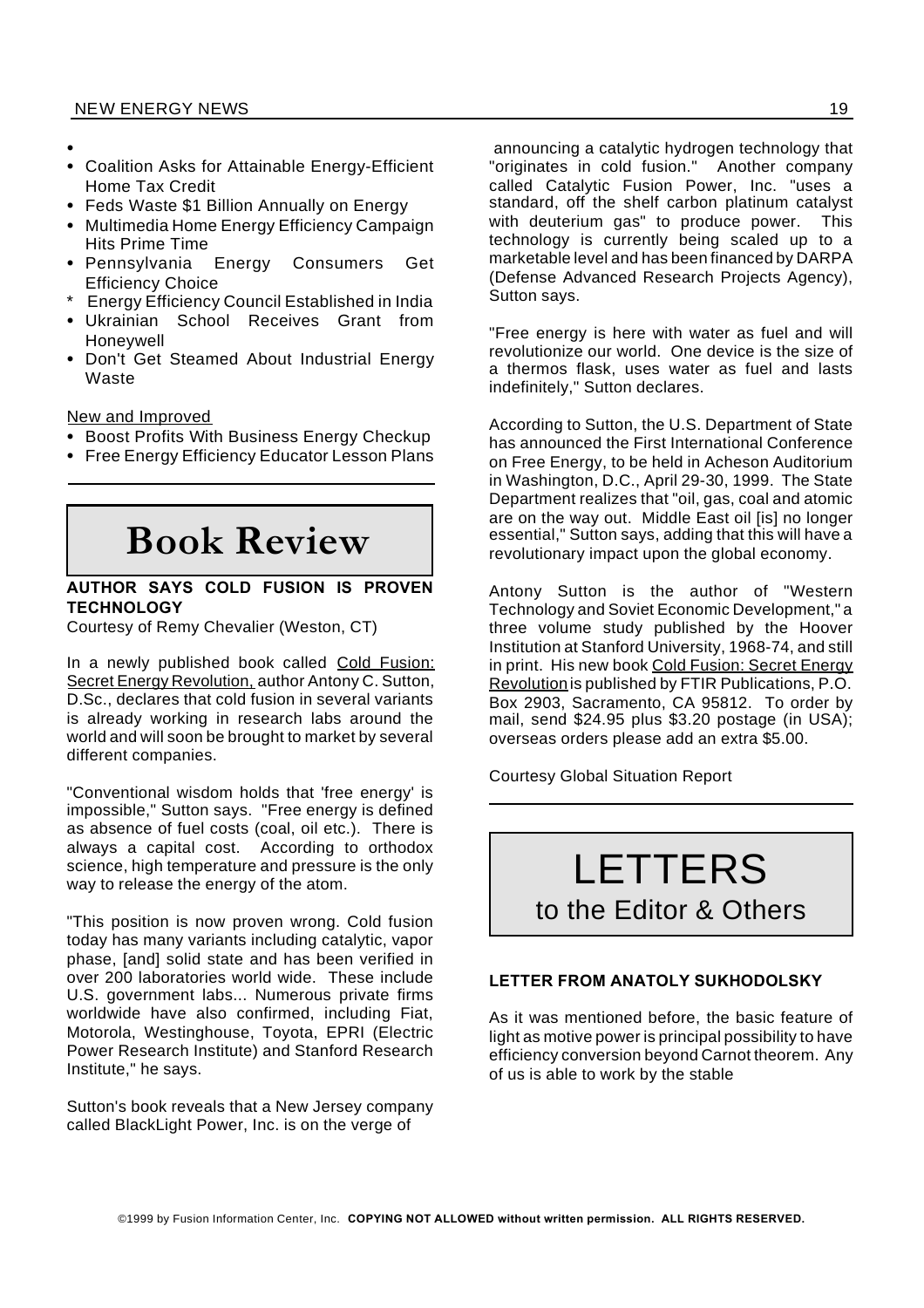temperature around 36.5°C while (Th-To)/Th is considered as a dogma, you know. This example can simply show, Nature alone knows the condition to product energy beyond Carnot limit postulated by human being for machines.

I have decided to make following step-by-step actions to promote idea of direct solar energy conversion.

1) In spite of the fact that I am not citizen of USA, I plan to first release ideas of beyond-Carnot conversion within a project for DOE with a chance to obtain up to \$100 000. Key points of projects will be used for a book only after the project either is accepted or declined.

2) Since I have the main academic part quite ready for review, I will try to improve the English enough to present the manuscript to a publishing company that can also help to sell it. Without a good selling policy the book is still unclaimed, I think.

As to general strategy for promotion, I think an angel investment can also be tried. As I can imagine, money can be invested into what seems a fantastic project. Sometime it is profitable for a sponsor to assist in the marketing. I have prepared an abstract, "SOLAR VIBRATION VEHICLE," attached with this message to familiarize you. It was sent to an upcoming meeting on future transport technologies (17 - 19 August 1999, Costa Mesa, California, USA http://www.sae.org/CALENDAR/ftt99tag.htm). They have accepted abstract and the 4-10 page paper should be sent for review.

I try to combine this meeting with 34th IECEC which will be held in Canada.

At last, could you advise me a reference to the best, in your opinion, review(s) on cold fusion that involve both: the facts and the skeptics, if possible. I am interested in all known conditions of the experiment when output of heat is larger than input.

Best regards, Anatoly Sukhodolsky Future Engines and Vehicles

#### **LETTER FROM BERT SCHREIBER**

#### CASIMIR FORCE

I have a question for the readers of *NEN* on the apparent experimental proof of the Casimir Force. I would like for any reader to explain how such could be distinguished from the van der Waal's Force.

For the van der Waal's Force to exist, it must not be a boundary ending at the "edge" of an atom's / molecule's "surface". It must extend beyond said surface. Therefore, since it must do so, how far away does said pull effect extend?

How can one prove that what is actually being measured / detected is nothing more than this extension of said van der Waal's Force?

There is in science, normally more than one explanation for any one phenomenon. It is likewise possible to come to the same "conclusion" from entirely different, sometimes counterintuitive, theory / postulates or the experimental results may prove the postulate, yet, be unable to prove same as the sole origin of result.

In case this is not clear, as three examples: The Sommerfeld Fine Structure Constant can be calculated from no less than 7 different and distinct equations. The existence and numbers of electrons in the orbital shells from at least 5 different and distinct equations, one completely counterintuitive; replace mass with holes. The so called background radiation is likewise just as easily explained as the radiation given off by the extremely cold [3.7°K] free hydrogen molecules in the space between and far away from the galaxies in same. However, the only explanation promulgated by the establishment is that this radiation is the leftover remains from the speculated Big Bang, so proving their theory. Afraid not. It is Occam's Razor distorted to suit their beliefs to the exclusion of any others.

[Bert has asked an excellent question. According to the Encyclopedia of Physics, the van der Waals forces are described thus: "These electric fields cause the electrons in the neighbor to correlate their motions with those of the first molecule, leading to dynamic dipole-dipole, dipolequadrupole, quadrupole-quadrupole, etc.,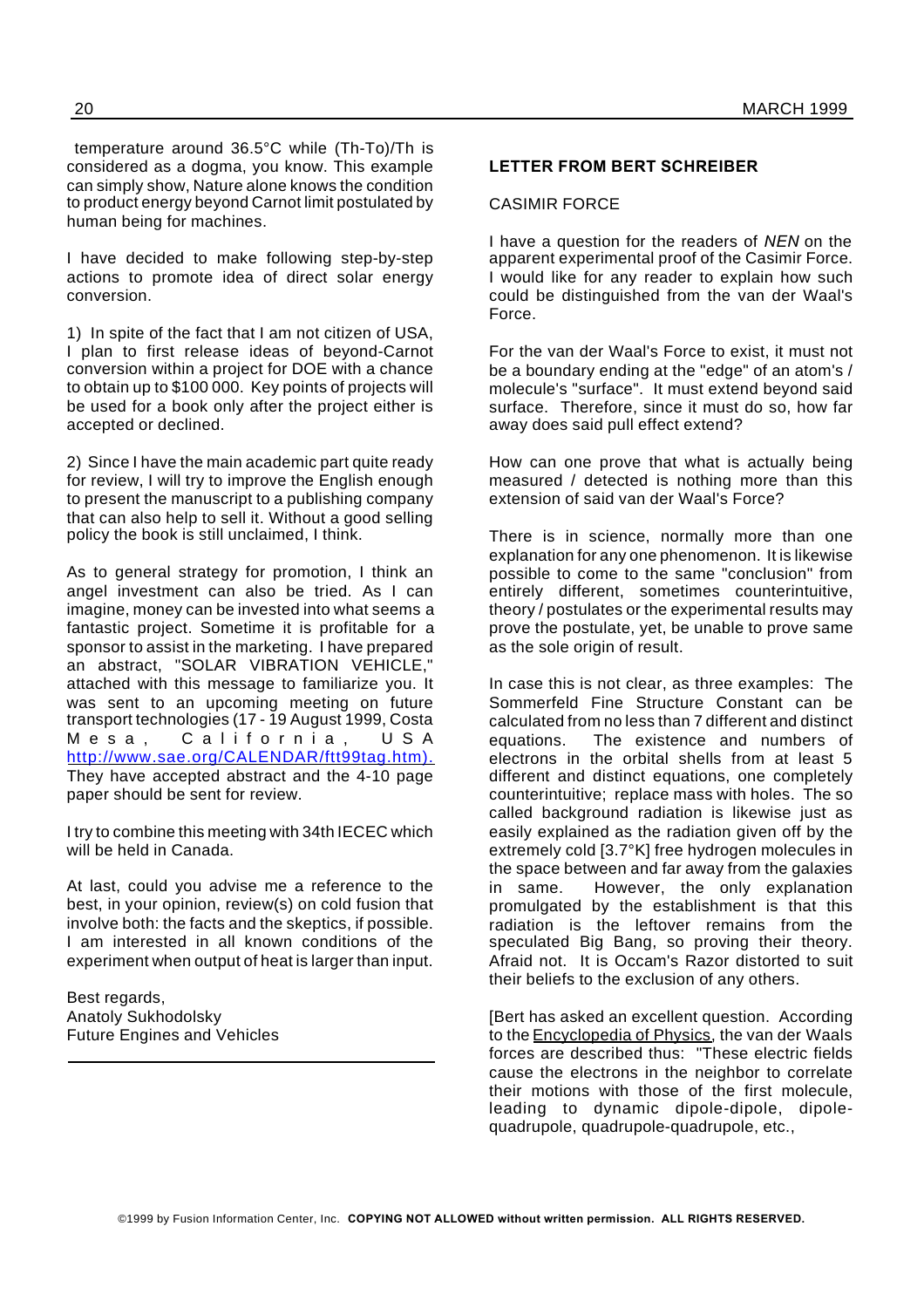#### NEW ENERGY NEWS 21

attractive interactions. ... These forces, variously called London, van der Waals, or dispersion forces are universal and account for the major part of the binding energy of molecular solids, liquids, and even such weakly bound dimers as AR<sub>2</sub>, which cannot have ordinary chemical bonds." The Casimir force is related to the forces that appear to form when short-wave electromagnetic energy is limited to the space between two closely-spaced conductors with the concept that the forces on the outside of the closed-spaced conductors cause the plates to be pushed toward each other by the outside electromagnetic energy. Ed.]

#### **LETTER 2 FROM BERT SCHREIBER**

On the topic of photons and his article in January *NEN*

I have no real complaint, other than most references state (i.e., in *Scientific American*, etc.) That the photon is massless. Likewise in all current revisionist scientific dictionaries. I believe I sent you my paper on the "non-defined" photon which gave these references. Your reference saying "the photon has mass" by another would lead the readers to believe that my entry was wrong. Such was not the case. There is no need to print any errata on this as it is nit-picking. If any reader pins me down, I will send them why I said so, along with my paper on photons.

I had a typo in my submittal. The mass of he neutrino should have been 7.372615, not .... 35. Minor and I doubt anyone will double check my value. Very embarrassing, however.

#### **LETTER FROM DAVID DE HILSTER**

I want to thank you for your review of the SAA Book. It is greatly appreciated. As you know, trying to get a new idea out is quite a battle but we have sold over 200 books world-wide in less than a year and physicists, professors, scientists, and students alike are starting to seriously look at Carezani's work.

Just a couple of additions and corrections...

My email is best given for this article as saa@autodynamics.org.

Also, we have an extensive website on the subject at: http://www.autodynamics.org

It has been up for over 3 years now and attracts a lot of attention.

One question, could I use your review on the Barnes and Noble site? They ask for write-in reviews and I would like to send your review as is to them. Please let me know.

Again, thanks much for the review. It is greatly appreciated that you took the time to read the book and write your opinion.

#### **LETTER FROM GREG HODOWANEC**

RESONANT FREQUENCY OF THE AETHER

The following is from an overlooked letter from Greg Hodowanec, dated September 8, 1996.

Dear colleague: The following may be of interest to you.

POSSIBLE RESONANCES IN THE UNIVERSE.

The fundamental frequency in the Universe is the Ryhsmonic (aetheric) frequency f \* which is equal to 1/T\* or 1/5.391 x 10**-44** sec. which is about 1.855 x 10**<sup>43</sup>** Hz.

Interaction with this fundamental frequency under resonance conditions should result in an exchange of energy, i.e., energy extraction. Some possible resonances are now considered, with remarks on possible confirmation: without reference to powers (fundamental to operating frequency ratios) the basic frequencies are now listed:

**Frequency Remarks** 1. 1.855 Hz This is a Schuman resonance and is also seen in Rysmonic GW resonance ( $\approx$  2 Hz). 2. 3.710 Hz This is also seen in Schuman. 3. 7.42 Hz This is also seen in Schuman as a **more** pronounced resonance. 4. 3.710 KHz These frequencies were seen in the coil tests (Cosmology 9.275 KHz Note 3/16/96)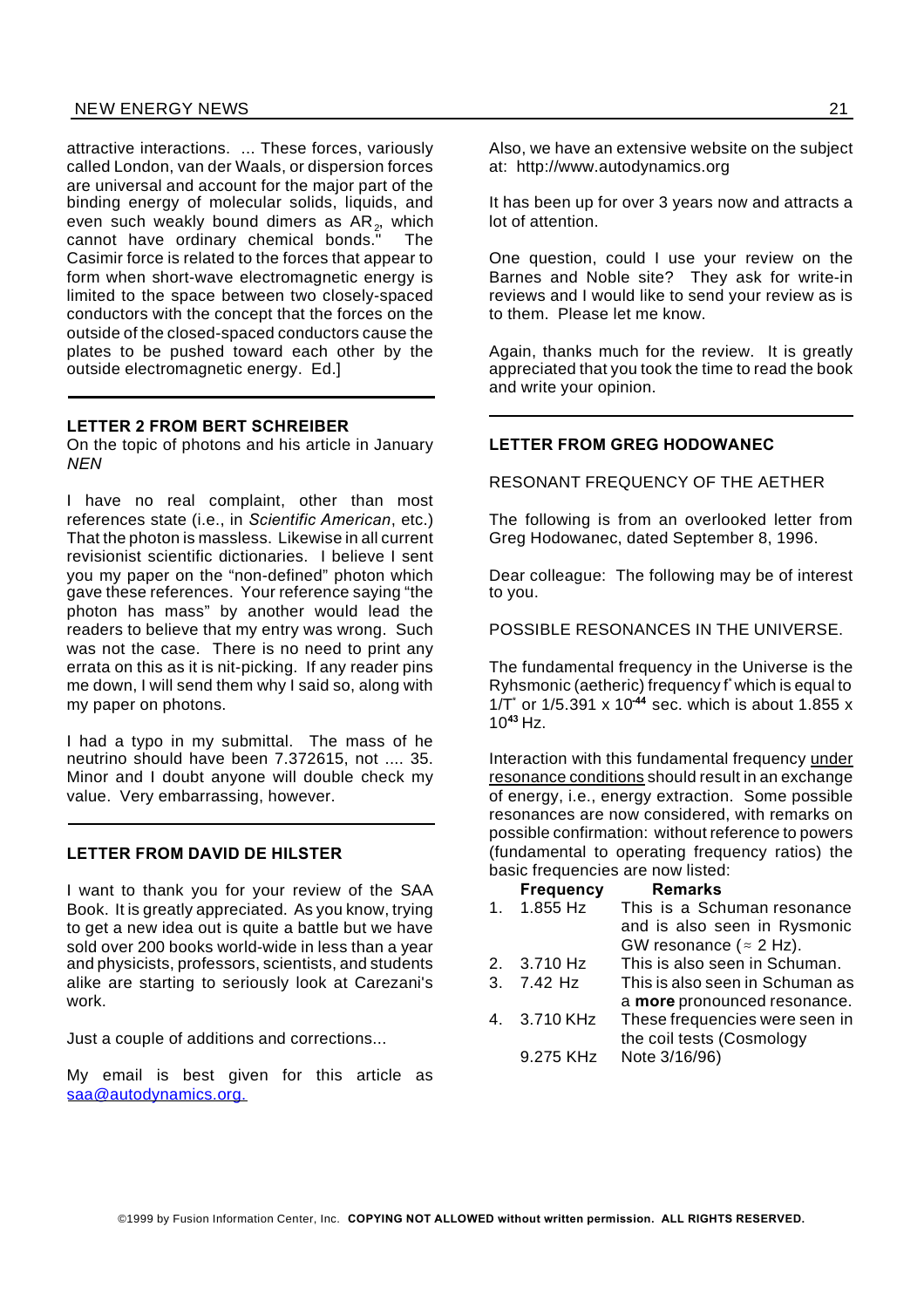|            | 18.550 KHz Also, man of these frequencies    |
|------------|----------------------------------------------|
|            | were see in                                  |
|            | 24.115 KHz MRA tests, especially in Mini-    |
|            | MRA tests.                                   |
| 33.390 KHz |                                              |
|            | 46.375 KHz Note: All the frequencies listed  |
|            |                                              |
|            | here cannot be just                          |
|            | 68.635 KHz mere coincidence!                 |
| 77.910 KHz |                                              |
|            | 89.040 KHz Note: The ratios of these nos. to |
|            | 3.71 are 2.5, 5, 6.5, 9, 12.5,               |

**Conclusions:** These tests appear to indicate that sub-harmonic resonances with the fundamental rhysmonic frequency of 1.855 x 10**<sup>43</sup>** Hz do result in the extraction of **some** energy from the intrinsic energy of this Universe!

[Editor's note: There appears to be something fundamentally important about these frequencies. I tried to find more information about Schuman resonance but haven't found a definition as yet.]

#### **LETTER FROM MARTIN HOLWERDA**

As a response to the recent item on Inomata's antigravity contribution the following: while I like to give more general comment on his formulas on a later date, I like to say something about his article in general. In the last equation in which he describes the mass-loss of the gyroscope, Mr. Inomata says he cannot explain direction. In Europe, there are first signs of a movement (Crane, Monstein) that look at physical phenomena in hydraulic terms and thereby use Bernouilli laws. The nearest English language equivalent being the P. Tewari contribution. In my own gravity theory, I follow this approach and explain gravity as being caused by left rotating horizontal vortices. Unlike Inomata, I see the difference between left and right rotation as a very basic item (the heart of the matter). Reasons for this is that in my hydraulic physical model, matter is asymmetrical. The macroscopical equivalent of this is a compass-needle with his typical inclination. This because, like in matter, the aether-flow around it is not two-axle of the needle in a helix-like fashion which only harmonizes with the earth-current when forming an angle with it.

[The above letter from Holwerda was a response to an article in *NEN*, vol 6, no. 6, Nov. 1998, pp 7-9. Here are some items from diverse locations that may be part of a common theory: The Inomata's observation of gravity effects. The **Aspden Effect** (spin up a magnetic rotor, stop, delay, spinup. If the delay is short the spinup energy may be as small as 10 percent of the initial spinup energy). Podkletnov's measurement of gravity reduction above a spinning superconductor. Don Kelly's "gravity-drop" experiments (special array of magnets, energized and not energized fall at different rates). All have been reported in *NEN*. Okay, Theorists -- put on your thinking caps. Editor.]

#### **LETTER FROM JERRY DECKER**

Subject: Cold Fusion due to cyclical patterns of aether/zpe influx?

Just posted this to the KeelyNet discussion list and thought you might find it of interest also.

Here is an intriguing document claiming experimental verification of the authors unified field theory (dubbed FFT) and that cold fusion (and a host of other phenomena) are directly influenced by aether/zpe influx as well as cyclical based on our movement through space. The full document is at the following URL, the relevant excerpt is below that;

http://depalma.pair.com/discussions.html

"According to this theory, the basic unified fundamental field is concentrated in an almost linear string, which for elementary particles scans in the surface of a cone.

Analysis of all fundamental phenomena in nature must then be made exclusively in layered spaces. In our "laboratory" space we observe only the result of a process, but it takes place in another layer of the enveloping layered space.

In the layer where direct interactions of particles take place there is axial symmetry in the disposition of the force (fundamental) field, and the spherical symmetry of the field observed in laboratory space is characteristic only of this space.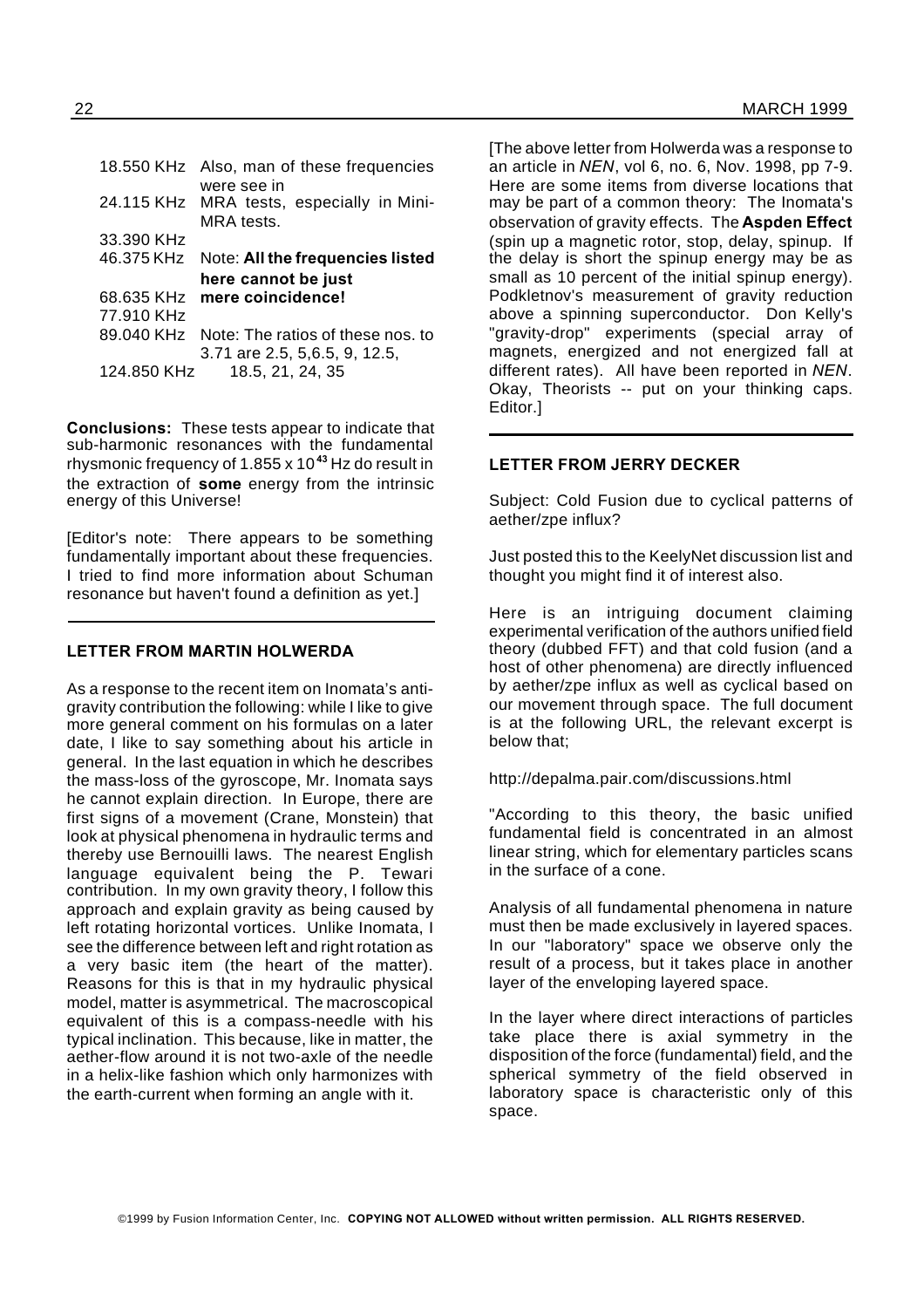It follows, therefore, that in the subspace where nuclear particles interact there is an enhanced field (fundamental, and not Coulomb) barrier along the string of the fundamental field that is greatly reduced in the orthogonal plane.

Consequently, the encounter of interacting particles depends chiefly not on the relative energy of the encounter (temperature), but on the mutual orientation of the spins of the particles interacting in low-temperature nuclear fusion (CF), since the axial symmetry noted above is related to the orientation of particle spin; artificial orientation of the spins of particles interacting in CF should have a substantial effect on the course of the process.

Experiments conducted by us showed that even a constant magnetic field has a substantial effect on the entire course of the process and on the yield of neutrons in particular.

According to FFT a physical vacuum is not a "curved void," as generally assumed, but a real material substance consisting of elementary vacuum particles resulting from annihilation conversion of, for example, a proton and an antiproton or an electron and a positron.

In other words, proton-antiproton and electron-positron vacuums are a physical reality. However, elementary vacuum particles exist not in our laboratory space, but in another layer of enveloping space, and for us, making observations in laboratory space, they are virtual particles.

Such, according to FFT, is the real nature, and not the formal nature, of virtual states: particles that really exist, not in our space, however, but in a space complementary (in the mathematical sense) to it. Elementary vacuum particles (EVP) and other virtual particles are states.of the microworld that manifest themselves indirectly in laboratory space through the results of processes taking place in other spaces.

According to FFT, all observable elementary particles are systems consisting of "bare" elementary particles and excited vacuum particles (EVP) that form certain quark structures. The physical vacuum not only plays a major role in spontaneous processes of nuclear decay, as shown in detail in [4, 5], but also in nuclear

reactions. The effect of the physical vacuum on the process of CF has not been taken into account previously.

Our analysis of the effect of the physical vacuum on the course of processes in low temperature nuclear fusion has shown that interactions of nuclei with the physical vacuum are not predominant but that nuclear fusion itself is a side effect and not the main one.

This, in our opinion, and only this, explains the fact that in experiments with electrodes previously strongly saturated with deuterium, which one would think should be the best way to bring about CF, it in fact does not generally take place. We explain this as follows.

Deep saturation of the electrodes with deuterium prevents development of reactions involving the physical vacuum. It is understandable that, having suppressed the main process, interaction with the physical vacuum, we also suppress the side effect (fusion of nuclei) to an even greater degree.

From studies of fundamental field theory and correlated work with this theory it is known that the solar system moves relative to the physical vacuum with an extremely high velocity of hundreds of kilometers per second.

Therefore all processes involving the physical vacuum have daily, yearly, and secular temporal variations. Consequently, a sufficient direct corroboration of the theoretical conclusion that the physical vacuum plays a major role in processes of CF would be experimental detection of temporal variations in the process.

The authors have data on experiments in CF collected over 18 months. In all the experiments we, like many other researchers, have observed spontaneous jumps in the yield of neutrons over several seconds. These intermittent processes, in our opinion, are entirely governed by. sporadic growth in the intensity of processes involving the physical vacuum.

This theoretical conclusion was corroborated experimentally by the fact that these jumps in neutron emissions (by one to two orders of magnitude) occur predominantly at a particular time of day.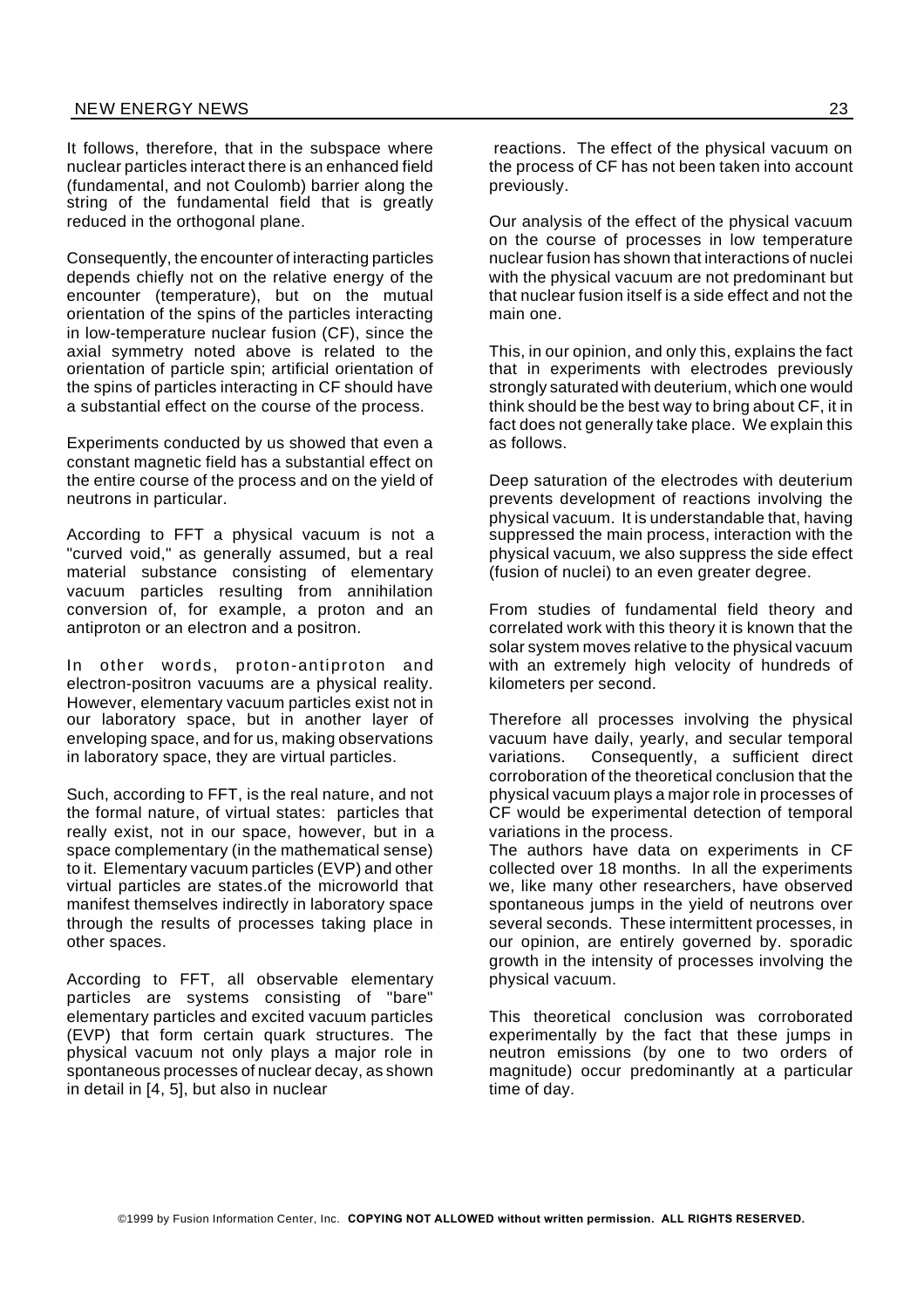According to our observations, statistically reliable data indicate that the greatest probability of appearance of spontaneous jumps in the number of neutrons emitted takes place at the following times in local time: 10:20 to 10:30 a.m., 11:40 to 11:50 a.m., and 12:10 to 12:20.p.m. At another time of the day the probability of these processes appearing is substantially lower.

Since, according to our ideas, the process generally called cold fusion is in fact a process of interaction of nuclei with the physical vacuum and is only accompanied by a minor process of nuclear fusion, then the energy characteristics of the process cannot be entirely determined by nuclear fusion.

In order to check this theoretical conclusion experimentally we tested and confirmed by experiment the following consequences:

a) The process of neutron emission in an experiment takes place even if distilled water is used as the electrolyte and the electrodes are not saturated with deuterium;

b) the energy characteristics of the process depend on the manner and magnitude of orientation of nuclei both in the electrode material and in the electrolyte."

Jerry Wayne Decker / jdecker@keelynet.com http://keelynet.com

#### **RUSSIAN SCIENCE SERVER**

As to the goals and objectives: our server is independent (without government support) and non-profit. One of the goals is to use Internet abilities to exhibit Russian discoveries, which might be useful for world economy.

We start with the "Heat-EMR" project for the reason that we own the intellectual rights for the project. This project is a result of the several years' research of the Russian scientists and it has reached a level of the preliminary working sample demonstrating that the principal idea is workable.

We understand that this project has meaning for the world economy but it needs the serious

international financial and intellectual efforts to be realized.

We have just a theoretical concept at the present time, and in order to achieve the technological level the idea has to be given further research development.

We would like to receive more detailed information about program of charge clusters , because it seems to us that charge clusters is one of the possible applications of "Heat-EMR" project.

Please be informed that we have put the link to your server. We have steadied the Internet servers and consider your server the best informational unit devoted to new energy.

The additional informational about "Heat-EMR" project could be received at URL http://www.ideas.ru/HEMR/

Sincerely yours. Sergey Utkin. sergey.u@ideas.ru



[From: http://www.sae.org/CALENDAR/iec99cfp.htm]

#### **34th IECEC Intersociety Energy Conversion Engineering Conference** August 1-5, 1999

Hotel Vancouver Vancouver, British Columbia, Canada

#### **"Engineering an International Energy Strategy"**

This conference provides a forum to present and discuss engineering aspects of energy conversion, advanced energy conversion systems and devices, energy utilization and efficiency, environmental issues, and policy impacts on the research, development and implementation of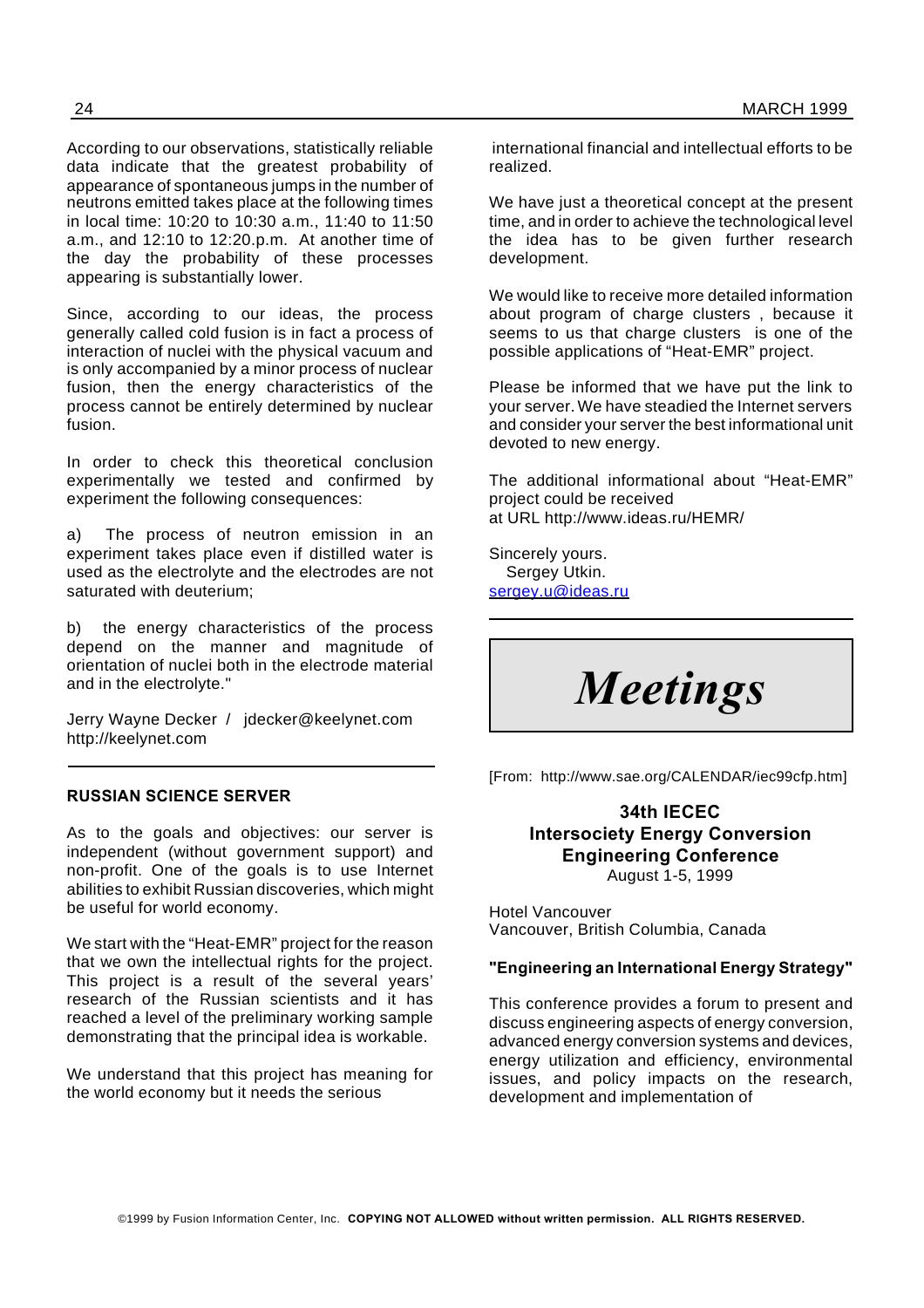#### NEW ENERGY NEWS 25

energy systems. Papers dealing with all engineering aspects of the general topical areas below are welcome.

General Chair: Dr. Jerry Beam Air Force Research Laboratory Ph: 937/255-6226 Fax: 937/476-4781 Email: beamje@wl.wpafb.af.mil

Program Chair: Michael G. Schneider Sundstrand Corporation Ph: 815/394-4952 Fax: 815/394-3897 Email: mgschneider@snds.com

#### Sponsors:

Society of Automotive Engineers (SAE) - 1999 Conference Administrator; American Institute of Aeronautics and Astronautics (AIAA); American Society of Mechanical Engineers (ASME); American Nuclear Society (ANS); American Institute of Chemical Engineers (AIChE); Institute of Electrical and Electronics Engineers (IEEE)

#### **INSTITUTE OF NUCLEAR MATERIALS MANAGEMENT**

40th Annual Meeting, July 25-29, 1999 The Pointe Hilton at Squaw Peak, Phoenix, Arizona

The 40th Annual Meeting will provide attendees with professional forum for the exchange of the latest technical information in nuclear materials management. The meeting will address all aspects of nuclear materials management.

How to Present a Paper at the 1999 Annual Meeting

Additional INMM and 1999 Annual Meeting information may be found on the INMM Web site at **http://www.inmm.org**

Questions regarding preparation of abstracts, papers. posters, and oral presentations may be directed to: Charles Pietri, Chair. Technical Program Committee (708) 246-8489; Fax (708) 246-8489 email: cpietri@aol.com

He can also be reached at INMM Headquarters at (847) 480-9573; Fax; (847) 480-9282

#### **7 th Russian Conference on Cold Nuclear Transmutation (RCCNT-7)**

May 23-30, 1999 Olimpiyskiy Hotel, Dagomys (near the famous Black Sea resort town of Sochi)

Programming includes:

1. Experimental researches of Cold Fusion and Nuclear Transmutation;

2. Cold Fusion and Nuclear Transmutation theoretical models;

3. Cold Fusion applied technologies and devices.

Registration fee: \$900 covers conf. Proceedings and program, transportation to and from Sochi airport, hotel, all meals, organizing fee.

Contact Yury N. Bazhutov, P.O. Box 169, "Erzion" Center, 105077 Moscow, Russia. Phone (095) 464-78-81, (095) 946-15-51 Fax (095) 131-89-65 <prfnart@hotmail.com>

# Commercial Column

The following companies (listed alphabetically) are commercializing cold fusion or other enhanced energy devices: [Listings with your additional copy, or boxed, for small annual service fee.]

#### **COMPANY**: PRODUCT

**American Pure Fusion Engineering and Supply**: Warren Cooley, 1-800-789-7109 or 503-585-6746. Email to: Coolwar@aol.com

**Clustron Sciences Corp.**: Contact: Ron Brightsen, 703-845-8531.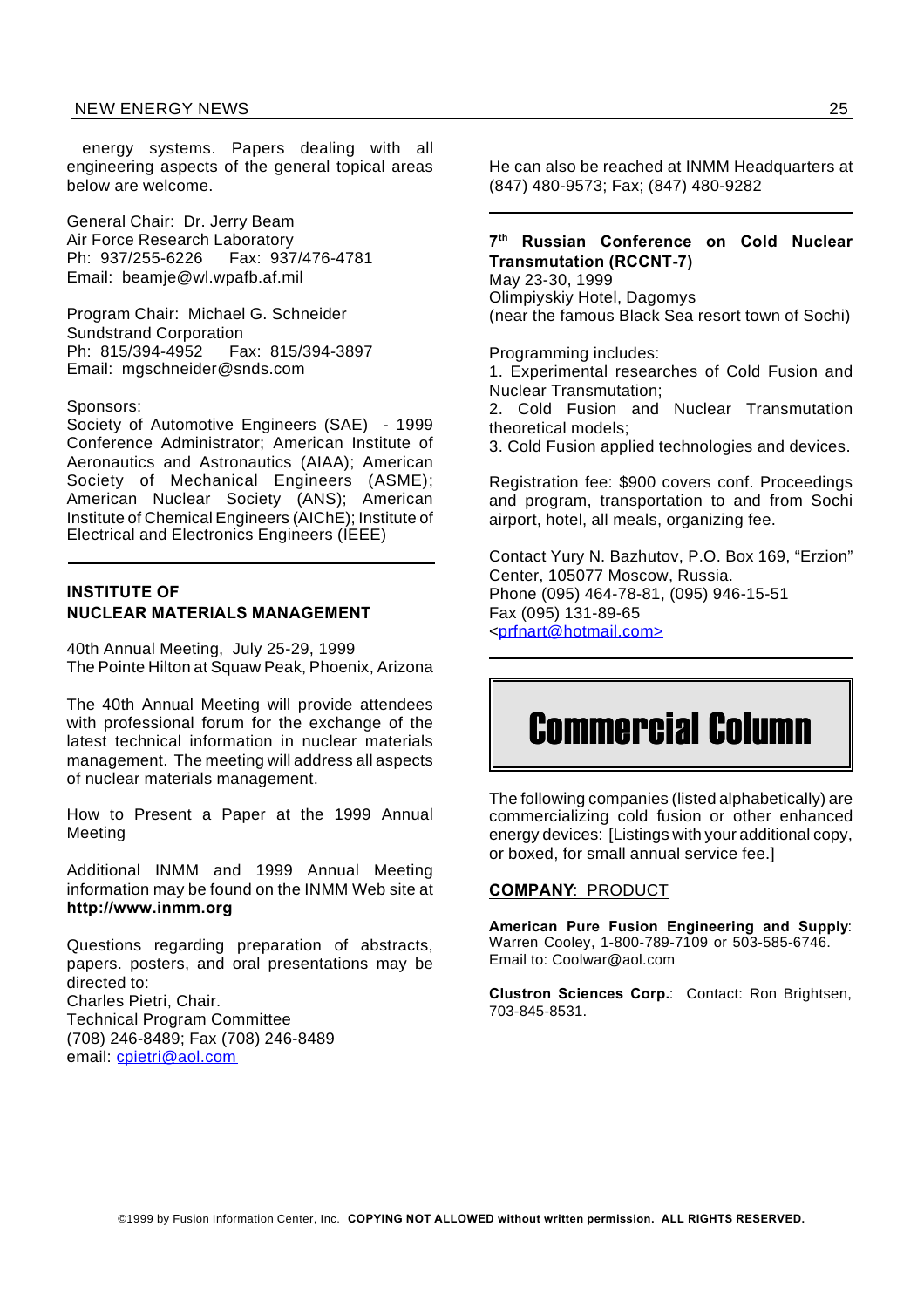**ENECO**: is in the business of commercializing the exciting new field of low energy induced nuclear reactions in solids via patent licensing, jointventures, and co-operative research. ENECO, University of Utah Research Park, 391-B Chipeta Way, Salt Lake City, Utah 84108 USA. Contact Fred Jaeger, Voice 801-583-2000, Fax 801-583- 6245. Email: jaeger@ENECO-USA.com

**E-Quest Sciences**: Contact Russ George, FAX 415-851-8489.

**Fusion Information Center (FIC)**: Research and development of new energy systems. The world's most complete resource depository for cold fusion research information, as well as other new energy research including zero-point energy; space energy research; electronic, electromagnetic, and mechanical over unity devices and transmutation. We are the publishers for *New Energy News*, and *the Journal of New Energy.* Voice 801-466-8680, Fax 801-466-8668. Contact Hal Fox.

**German Association for Vacuum Field Energy**: DVS-Secretariat, Feyermuehler Str. 12, D-53894 Merchernich, Germany. Tel: 011-49/(0)2443-8246 Fax:<br>011-49/(0) 2443-901880 E-mail: dvs@gptec.com E-mail: dvs@gptec.com Internet: www.gptec.com/dvs.

**Holotec AG**: Clean Energy Technology, contact André Waser, Gen. Mgr., Bireggstrasse 14, CH-6003, Luzern, Switzerland. Phone 011 41-41 360 4485, or Fax 011 41- 41 360 4486.

**Hydro Dynamics, Inc**.: Rome, Georgia. Contact James Griggs, Voice 706-234-4111 Fax 706-234-0702.

**JET Energy Technology, Inc.**: Energy Production and Utilization and Control. Weston, MA. Contact Dr. Mitchell Swartz, Voice 617-237-3625. Fax 617-237- 3625.

http://world.std.com/~mica/jet.html

**Labofex, Experimental and Applied Plasma Physics**: Ontario, Canada. Contact Dr. Paulo N. Correa. Tel 905- 660-1040 Fax 905-738-8427

**Magnetic Power Inc.**: Sebastopol, CA. Contact Mark Goldes, voice 707-829-9391, Fax 707-829-1002.

**Nova Resources Group, Inc**.: Denver, CO. Call Chip Ransford, Phone 303-433-5582.

**Trenergy, Inc.,** has acquired rights to develop and produce a new-type of thermal power based on the controlled production of clean nuclear reactions from plasma injected transmutation. Contact at 3084 East 3300 South, Salt Lake City, UT 84109, Voice 801-466-8680, Fax 801-466-8668.

#### **UV Enhanced Ultrasound**: Hong Kong. FAX 852-2338-3057.

**"YUSMAR"- Scientific-Commercial Company:** President: Dr. Yuri S. Potapov, 277012 Kishinev, Moldova. Phone and Fax 011-3732-233318.

**Zenergy Corp.**: Founded in 1996 to facilitate the introduction of commercially viable energy alternatives. 390 South Robins Way, Chandler, AZ 85225. Contact Reed Huish, 602-814-7865, Fax 602-821-0967, e-mail: info@zenergy.com

Note: The Fusion Information Center has been acting as an information source to many of these companies. We expect to augment our international service to provide contacts, information, and business opportunities to companies considering an entry into the enhanced energy market.

#### **INFORMATION SOURCES**

Academy for New Energy (ANE) 216 Commerce Drive, Ste. 4, Fort Collins, CO 80524. Tel. 970-482-3731

*ANE Newsletter*, quarterly publication of ANE, edited by Robert Emmerich.

*Advanced Energy Network Newsletter*, quarterly. Advanced Energy Network, P.O. Box 691, Rondebosch 7700 Capetown, Rep. South Africa.

*Antigravity News and Space Drive Technology*, bimonthly newsletter, pub. J.E.Cox Enterprise, P.O. Box 655, Marietta, GA 30061-655 (Phone 770-218-9693). Per year \$36. U.S., \$48 foreign.

*Cold Fusion Times,* quarterly newsletter published by Dr. Mitchell Swartz, P.O. Box 81135, Wellesley Hills MA 02181. Web-site: http://world.std.com/~mica/cft.html

*Cycles*, a R&D newsletter, published by Dieter Soegemeier, Editor, GPO Box 269, Brisbane, QLD. 4001, Australia. Phone/Fax: +61 (0)7 3809 3257.

*Electric Spacecraft Journal*, quarterly, edited by Charles A. Yost, 73 Sunlight Drive, Leicester, NC 28748.

*Electrifying Times*, 3/year magazine. 63600 Deschutes Market Rd, Bend, OR 97701 541-388-1908, Fax 541-388-2750, E-mail <etimes@teleport.com> www.teleport.com/~etimes/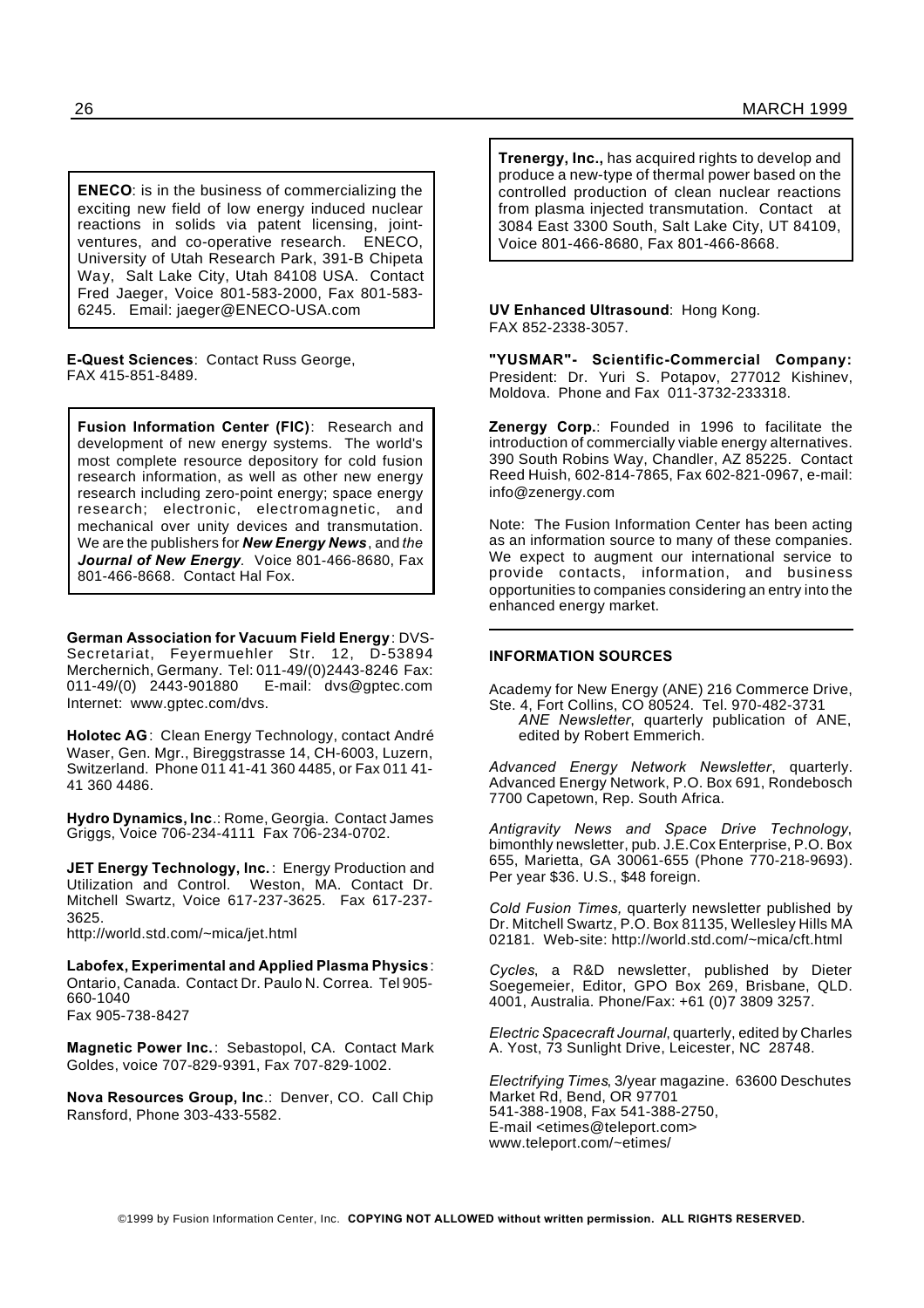#### *Elemental Energy* , monthly newsletter, edited by Wayne

Green, 70 Route 202N, Petersborough, NH 03458. Email: <design37@aol.com>

*Foundations of Science*, free newsletter pub. 4-6/yr., ed. David L. Bergman. Common Sense Science, Inc., P.O. Box 1013, Kennesaw, GA 30144-8013. 770-565-5504 < D b e r g m a n @ C o m p u S e r v e . c o m > www.cormedia.com/css

*Fusion Facts* has become a section in the *Journal of New Energy*.

*Fusion Technology,* Journal of the American Nuclear Society, edited by Dr. George Miley, 555 N. Kensington Ave., La Grange Park, IL 60525.

*Future Technology Intelligence Report* (FTIR), monthly newsletter, making available technological information now omitted from establishment media. Back issues available at substantially lower cost on the InterNet at <www.tarapublishing.com> FTIR, P.O. Box 2903, Sacramento, CA 95812. <ASu2431426@aol.com>

*Infinite Energy,* bi-monthly magazine. P.O. Box 2816, Concord, NH 03302-2816. Voice: 603-228-4516. Fax: 603-224-5975

E-mail 76570.2270@compuserve.com

**Institute for New Energy (INE),** organization to promote and help find funding for new energy research. Visit our **Home Page**: www.padrak.com/ine/ which contains many important scientific papers and current reports on all areas of research. E-mail: halfox@slkc.uswest.net or ine@padrak.com Voice 801-466-8680, Fax 801-466-8668. *New Energy News* monthly newsletter for INE, highlighting the research and development in the worldwide new energy arena. Edited by Hal Fox.

3084 E. 3300 South, Salt Lake City, UT. 84109

*A.Keith Brewer International Science Library*, a nonprofit organization having a Tesla collection; new energy books, publications and videos; one of the German Association of Vacuum Field Energy archives. 325 N. Central Ave., Richland Center, WI 53581; Phone: 608-647-6513; FAX: 608-647-6797; e-mail: drbrewer@mwt/net; web site: www.mwt.net/~drbrewer.

KeelyNet BBS - Jerry Decker, 214-324-3501 Internet: www.keelynet.com E-mail: jdecker@keelynet.com

*Planetary Association for Clean Energy Newsletter*, quarterly, edited by Dr. Andrew Michrowski. 100 Bronson Ave, # 1001, Ottawa, Ontario K1R 6G8, Canada. Web page: http://energie.keng.de/~pace

*Positive News* and *Living Lightly*, quarterly, edited by S. Crockett-Burrows. The Six Bells, Bishops Castle, Shropshire SY9 5AA UK. Tel: (01588) 630-121 / 122

*Space Energy Journal*, quarterly, edited by Jim Kettner & Don Kelly, P.O. Box 1136, Clearwater, FL 34617- 1136.

The above list of commercial and information sources will be growing. New listings will be added as information is received. Send information to *NEN*, 3084 E. 3300 South, Salt Lake City, UT, 84158.